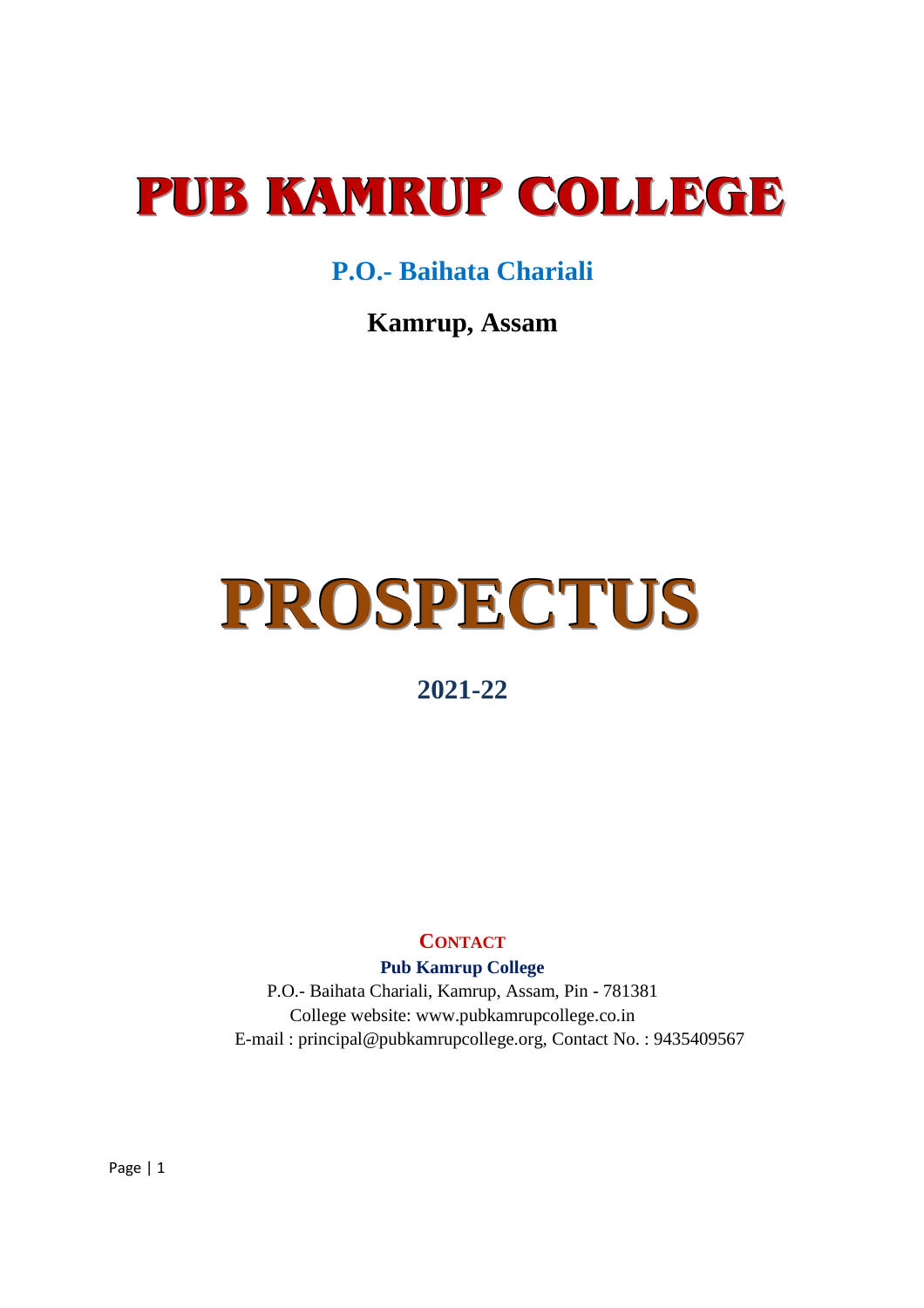### **TIMELINE**

### **Pub Kamrup College : Glorious 47 years of relentless journey**

- 1972 : Year of establishment
- 1973 : Affiliation from Gauhati University
- 1979 : Brought under GIA system
- 1986 : Initiation of Science stream
- 1986 : NSS wing launched
- 1996 : Science Stream brought under GIA system
- 1998 : Silver Jubilee celebrated
- 2002 : Recognized under  $2(f)$  & 12 (B) of the UGC Act, 1956
- 2004 : Assessed by NAAC (1st cycle)
- 2005 : Computer Science Department initiated
- 2005 : Provincialization under Assam College Provincialization Act, 2005
- 2008 : Introduction of Professional Courses
- 2009 : Opening of Girls' Hostel
- 2010 : Eminent Scientist and Ex-President of India Dr A P J Abdul Kalam graced the occasion

of Jana Bijnan Mela

- 2011 : Institutional level Biotech Hub established
- 2012 : DBT, GOI recognized under the Star College Scheme
- 2014 : Add on courses initiated
- 2015 : BVoc courses initiated
- 2015 : Upgraded to Model Degree College under RUSA, Govt. of India
- 2015 : NAAC Assessment (2nd cycle)
- 2015 : KKHSOU study centre opened
- 2015 : New Science Block inaugurated
- 2016 : Implementation of UGC Community College Scheme (Organic Farming)
- 2016 : Pub Kamrup College Merit Scholarship (PKCMS) initiated
- 2017 : Initiation of M.Sc. in Bio-Physics
- 2018 : UGC funded Indoor Stadium inaugurated
- 2018 : Selected under Unnat Bharat Abhiyan Programme of MHRD, Govt. of India
- 2019 : Tarun Deka Memorial National Seminar initiated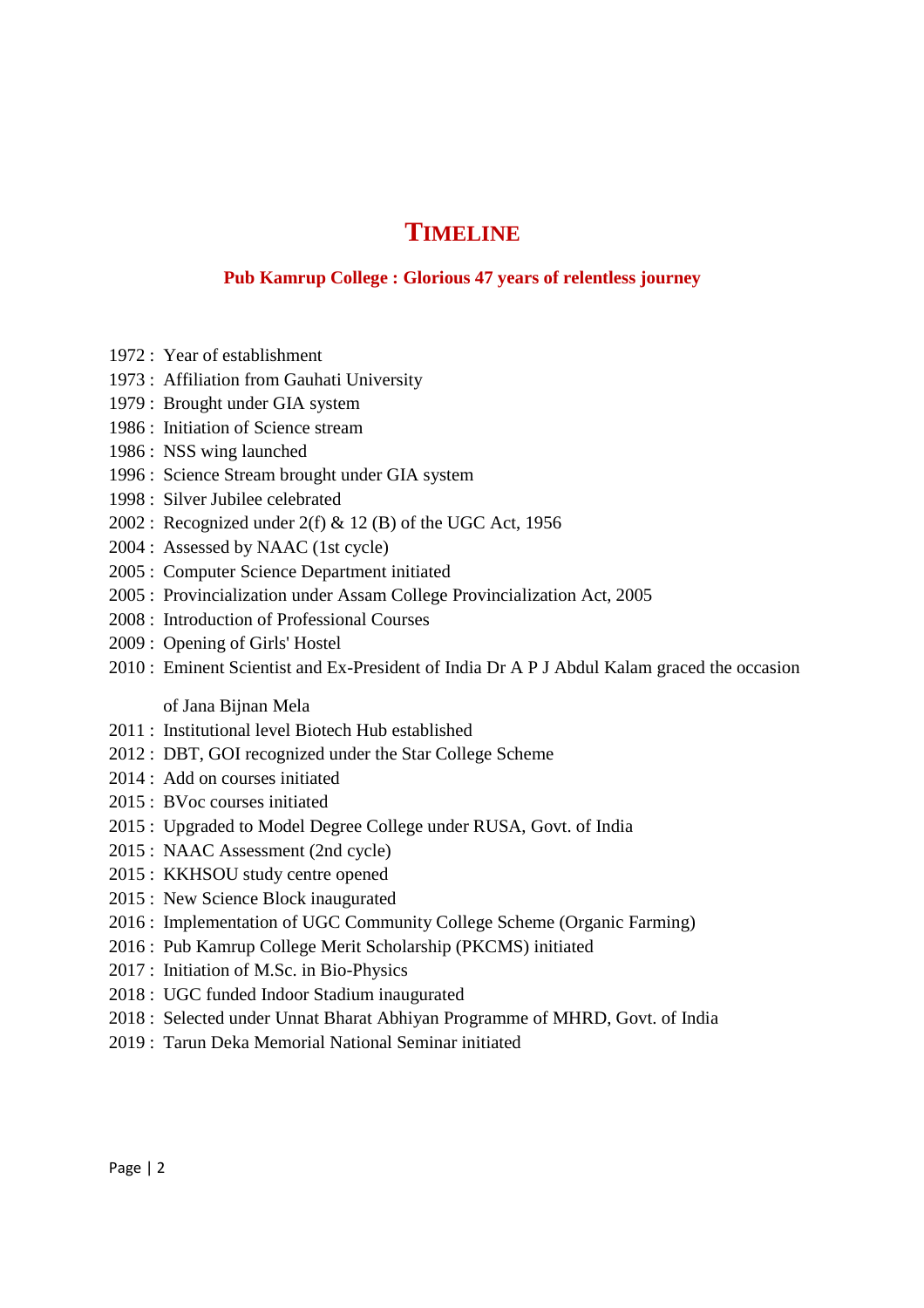**ADMISSION RELATED IMPORTANT DATES Last date of Online Form Submission : Both for HS & TDC - 10th August, 2021** 

**(up to 3 pm)** 

**Declaration of Merit List : 14-08-2021** 

**Online Admission 17/08/2021 – 25/08/2021** 

**Office hour : 10 am to 4 pm** 

*Admission for B.A., B.Sc., B.Voc., BBA, BCA, M.Sc. in Bio-Physics, Add-on courses, PG Diploma courses and Certificate courses will be notified in time.* 



\* Itegrated mode is also available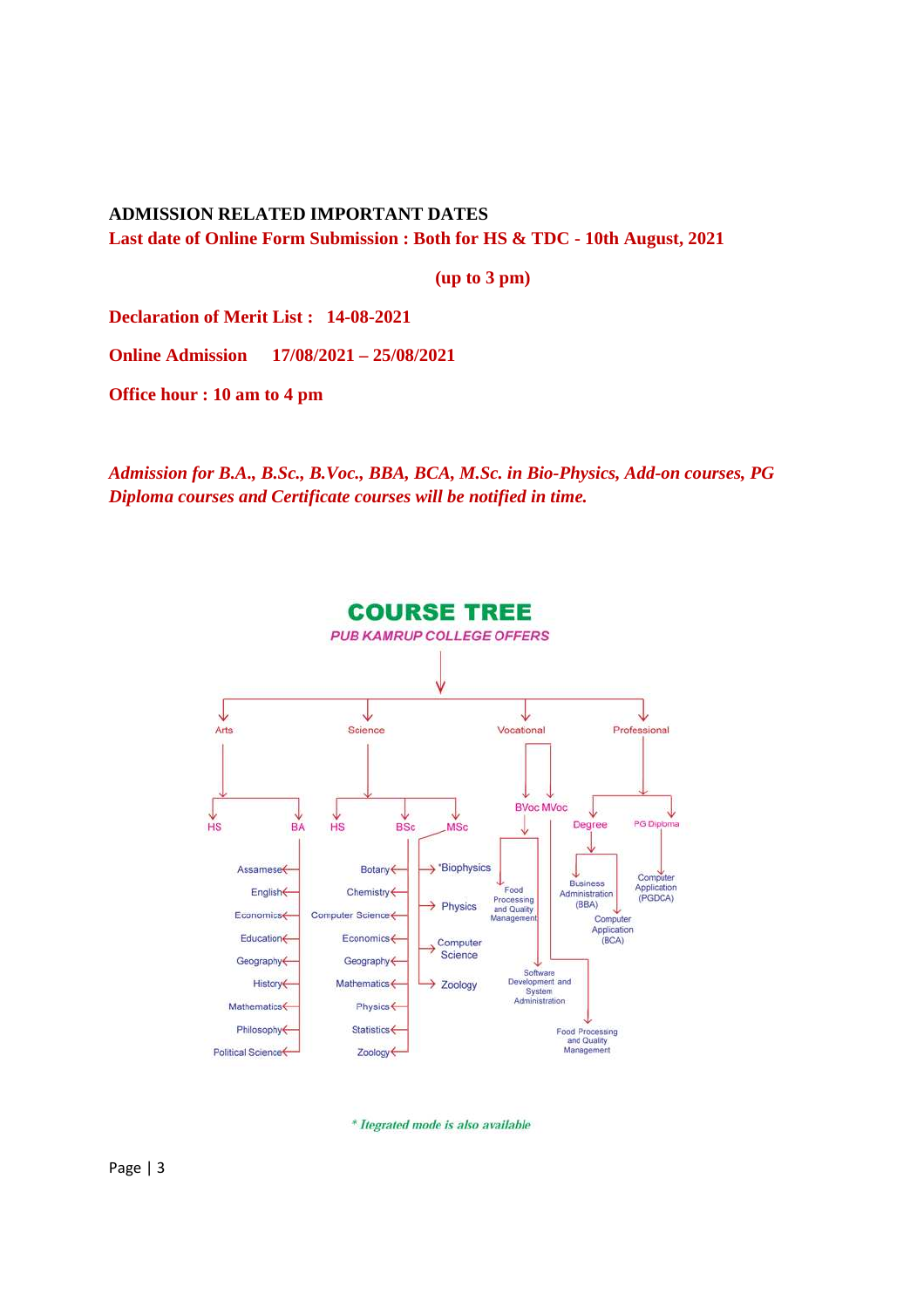#### **1.00 The college**

1.01: Pub Kamrup College, located at Baihata Chariali, Kamrup- Assam is an institute of general higher education. This College was established in 1972 as a result of decade-long popular desire and relentless effort for such an institute. The College fraternity as well as the locality at large is thankful to the concerned doyens for their able guidance and leadership in the act of initiation of the College. Started with arts stream, there are a total of 48 permanent teaching positions, additionally 25 Guest faculty members being engaged in all the three faculties- Arts, Science and Vocational Courses, and in a few professional courses in the College at present.

 Baihata Chariali, though semi-urban in nature, is a busy centre of trade, academic activities, and of communication. It is the junction point of two National Highways- 31 and 52. The Madan Kamdev Devalaya (remnant of the 10th- 12th century shrine, now a govt. recognized tourist spot) is at a distance of 3 kms from the College.

1.02 NAAC Accreditation : The College has been awarded 'B' Grade with CGPA 2.67 in its 2nd cycle of assessment during 20 – 22 April, 2015.

1.03 \* Infrastructure

i. Total land area : Total land area : 6.07 acres. ii. Total built-up area : Total built-up area 2.55 acres.

\* New areas have been added recently.

### **2.00 TEACHING, RESEARCH, ORGANISATION**

2.01 Teaching : The entire College fraternity is single-mindedly devoted to the task of nurturing the career and character building efforts of students coming from diverse economic background, social setup and academic environment. At present the number of regular students in the college is 2900.

 Well-planned teaching, path-finding counselling, frequent use of ICT tools, upgraded classroom and readily available handouts are the basic methods and amenities that the fundamental teaching- learning process is enriched with.

2.02 Research : The Teaching Fraternity of Pub Kamrup College is earnestly engaged in various forms of research works in different fields and areas. A good number of teachers of the College are pursuing PhD works; some others have already attained PhD and MPhil degrees. The teachers endeavour to promote academic excellence in the College by holding departmental seminars, symposia and workshops of State and National status. Teachers of the College are frequently engaged in subject related Research Projects. The following faculty members are recognized Research Guides at various institutions:

2.03 Organization : Organization is considered as the success measure of the College. In addition to the cells and committees constituted for overall functioning, Pub Kamrup College at present has the following organization, associations and forums-

A) Internal Quality Assurance Cell (IQAC) : This Cell is constituted to enhance the overall quality level of the institution. The IQAC was formally constituted as per the NAAC directives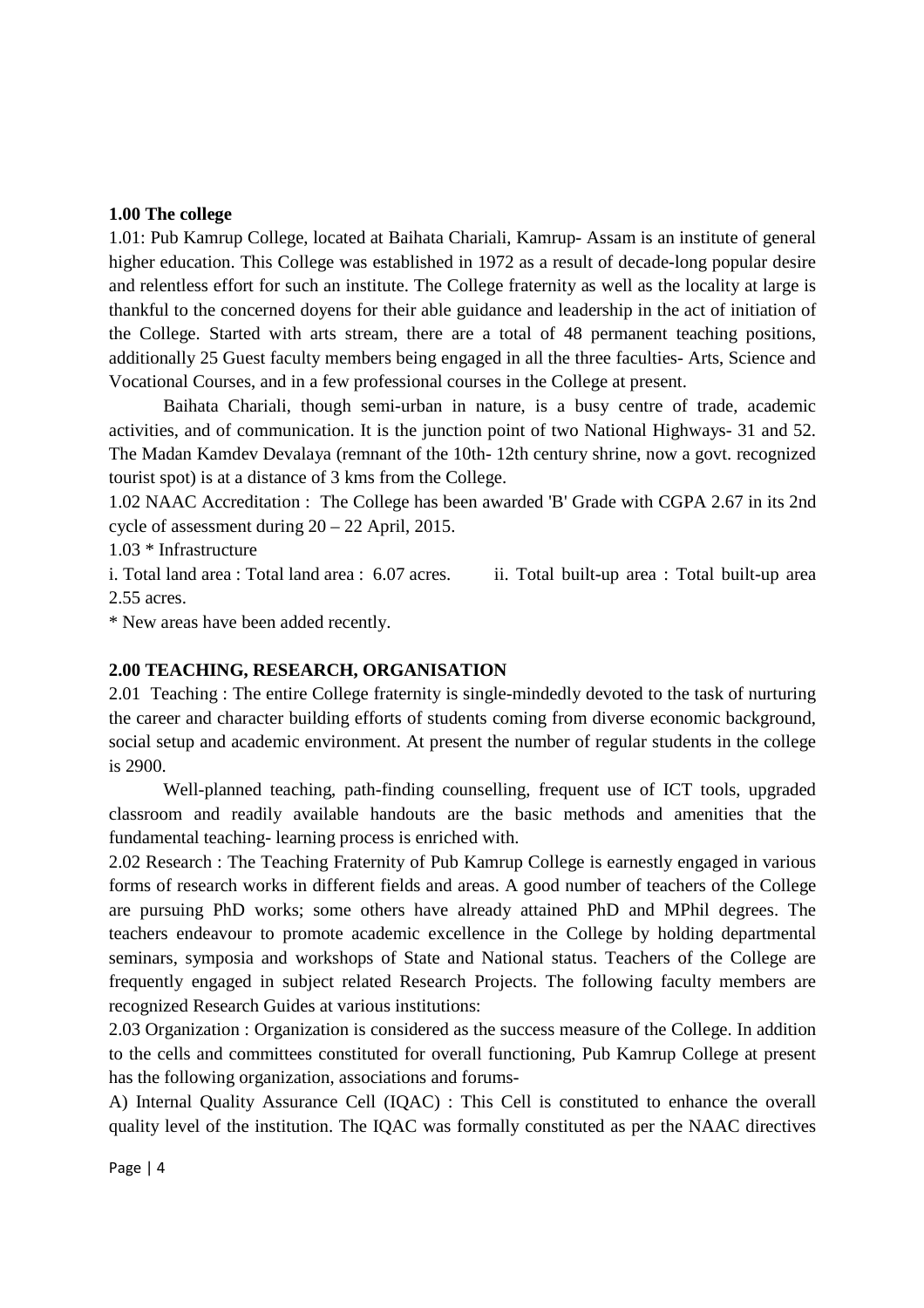in the year 2004. The IQAC of the College is always trying to follow the guidelines of national body.

B) National Service Scheme (NSS) C) Rover & Ranger

D) Associations, Forums and Centres : Different Associations, Forums and Centres in the College are-

Table II - Associations, Forums and Centres

- i. Pub Kamrup College Teachers' Unit (A unit of Assam College Teachers' Association)
- ii. Women Study Cell, Pub Kamrup College
- iii. Navajyoti Bhattacharyya Memorial Trust, PKC
- iv. Science Forum, Pub Kamrup College
- v. Art, Culture and Literature Forum (ACLF), PKC
- vi. Pub Kamrup College Students' Union.
- vii. 'Green Earth Safe Earth'- a Neem plantation cell, Department of Geography, PKC
- viii. Society for Chemical Education, Assam, Baihata Chariali Branch
- ix. Asomiya Sahitya Chora, PKC
- x. Botanical Society, PKC
- xi. Economic Association, PKC
- xii. Pub Kamrup College Education Association
- xiii. English Language and Literature Development Society (ELLDS), PKC
- xiv. Mathematical Association, PKC
- xv. Pub Kamrup College Geographical Society
- xvi. Historical Association, PKC
- xvii. Pub Kamrup College Philosophical Society
- xviii. Pub Kamrup College Physical Society (Affiliated to Assam Physical Society)
- xix. Political Science Forum, PKC
- xx. Zoological Society, Pub Kamrup College
- xxi. Science Study Centre
- xxii. Social Science Study Centre
- xxiii. Language Study Centre

### **3.00 WE GROW WITH...**

- $\ddot{\mathbf{z}}$  Regular interaction with eminent personalities, academicians, scientists, administrators & researchers from different areas
- a Computerized student feedback system
- $\ddot{\mathbf{z}}$  Well stocked library enriched with diverse collection of books, rare manuscripts, national and international journals, magazines & e-resources
- $\ddot{\mathcal{R}}$  Uninterrupted power supply added with DG set and Solar Power Plant

Page | 5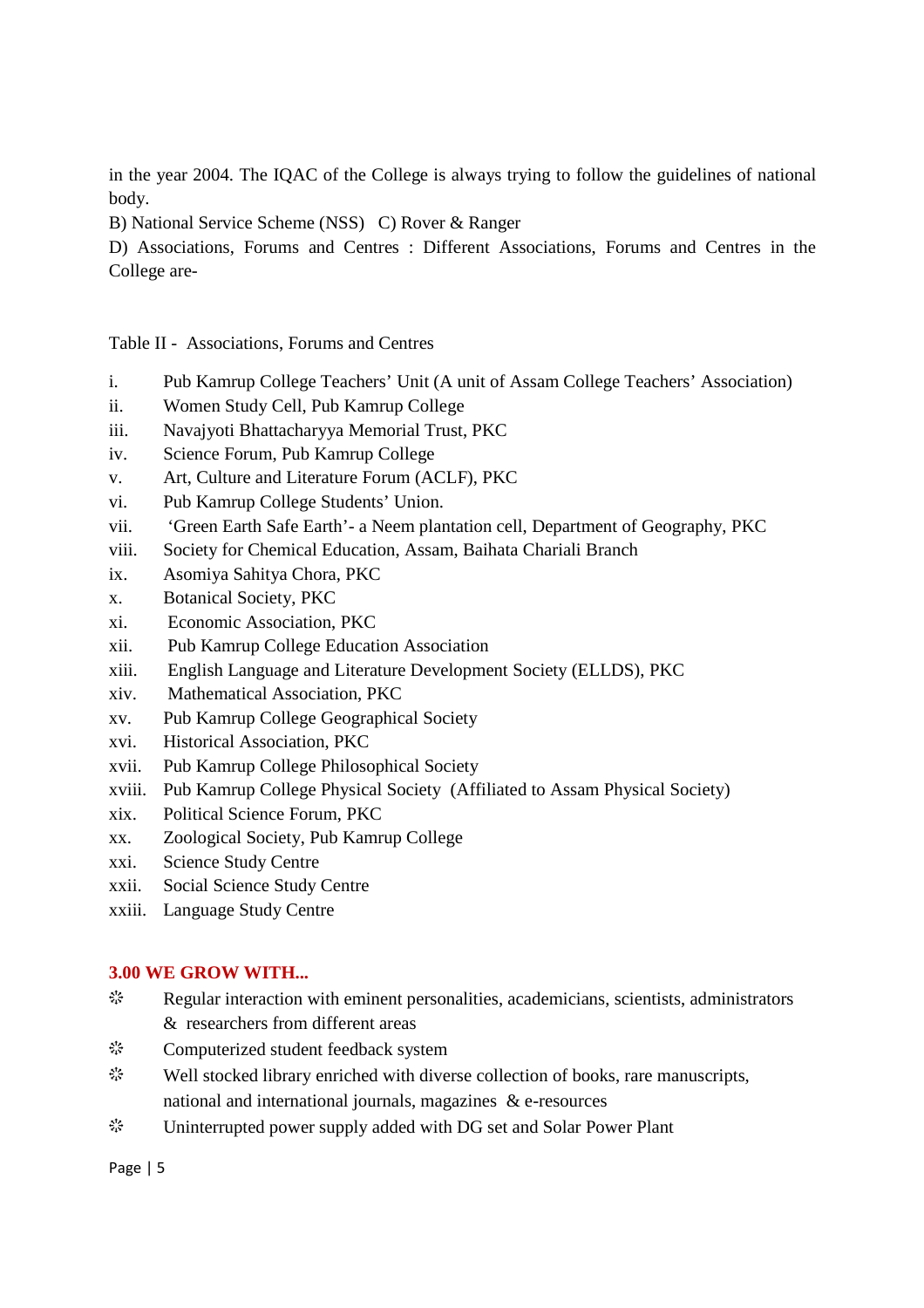- **※ Sophisticated Biotech Laboratory**
- $\frac{dx}{dx}$  Campus-wide internet connectivity
- $\ddot{\mathcal{R}}$  Regular exposure for students through educational tour to leading academic & research institutes of the nation, and places of natural, historical & archaeological importance
- $\ddot{\mathbf{a}}$  Assignment of field work/ project work on areas of local importance
- $\frac{dx}{dx}$  Summer research project for students
- $\ddot{\mathcal{E}}$  Encouragement in extra & co-curricular activities
- $\zeta^{\prime}$  Regular student-exchange programme with other institutions
- ※ CCTV surveillance
- **※ Student counselling**
- $\ddot{\mathcal{E}}$  Job & career avenue display
- $\frac{d^{4}x}{dx^{4}}$  Air conditioned computer learning center for students
- a State-of-the-art conference hall
- $\ddot{\mathcal{F}}$  Digital class room
- $\ddot{\mathcal{E}}$  In-house book stall & printing press
- $\ddot{\mathcal{E}}$  Multi gym
- $\frac{\xi_1^{\star}}{\xi_2^{\star}}$  Indoor stadium
- $\Diamond$  Regular practice of different indoor games.

### **4.00 Green Diary**

(A Diary on Environment related activities to be maintained compulsorily by the students of Pub Kamrup College)

 Environmental study is offered in the college as an integral subject of the university curriculum. What the College innovatively adds is compulsory maintenance of a 'Green Diary' since 2012-13 by every student under which each student has to plant atleast three saplings in his/ her homestead and has to maintain the record of nurturing the same, and other environmental activities done by him/ her during the course hours. The 'Green Diary' is evaluated annually and in BA/ BSc 4th semester , this diary becomes a partial fulfillment of their project work in environmental studies evaluated for 10 marks assigned in the syllabus. Moreover the college rewards the best student at the end of the academic session for excellence shown in maintaining Green Diary as well as the saplings planted. This is a humble effort for promotion of environmental awareness among the students.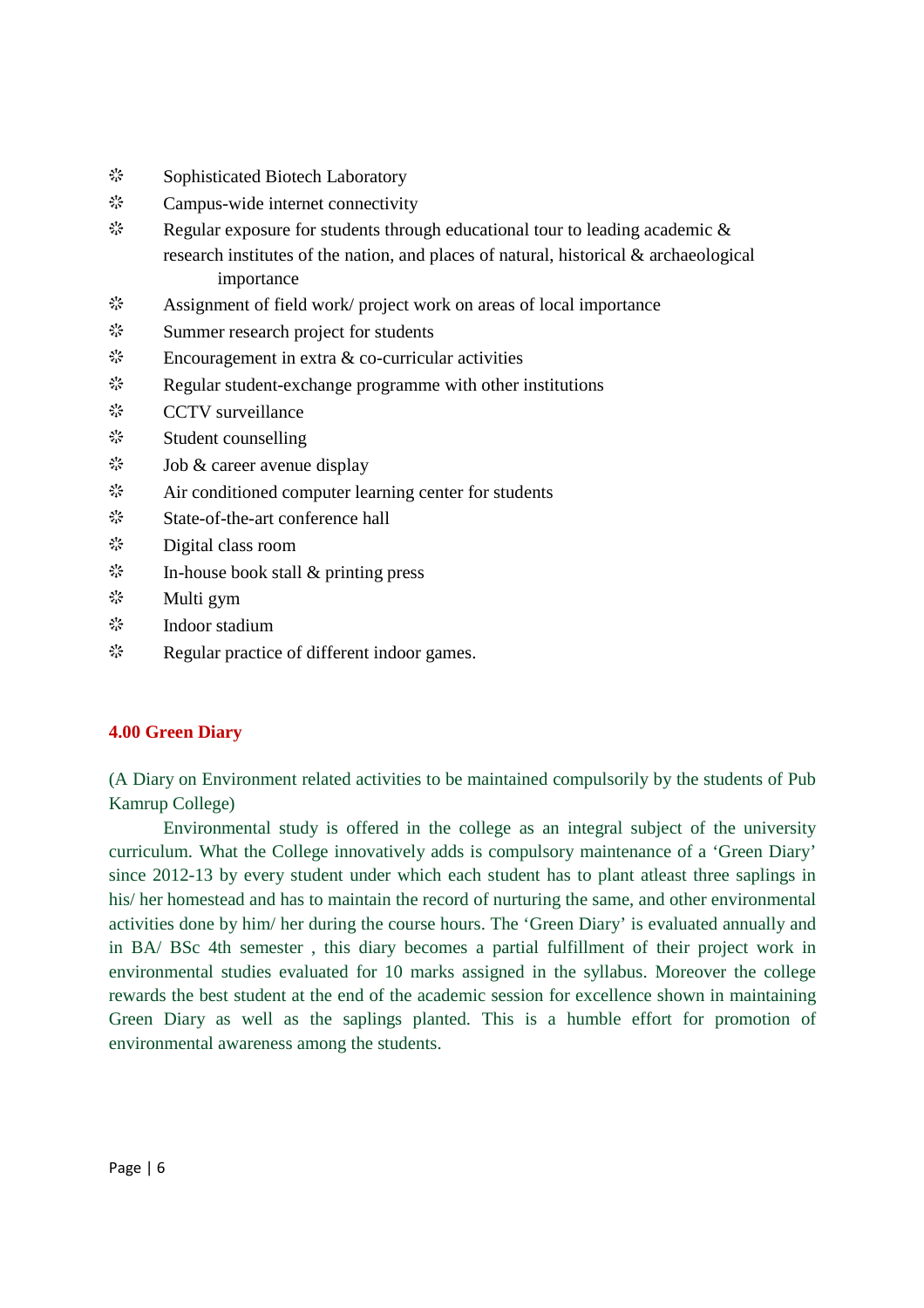### **5.00 Publication**

**5.01 College Magazine : ÂóÓÂõ ßÁ±÷1+Âó ÷ýñ¿ÂõðÃɱùûþ Õ±Ëù±äÂòÏ** (Pub Kamrup College Magazine), published annually is considered as the mouthpiece of the College Students' Union. It is the rearer of young talents in the fields of art and letters.

**5.02 Departmental Publications :** Some departments have their own Departmental Publication where the respective departments try to inspire the students to mull over the latest developments and to reflect on the same. Darsânâ of Philosophy Department, Seuji of Geography Department, Rajniteeka of Political Science Department and Striving Zeal of English Department are among such publications. Doriyali and Pragyan are the hand written publications by the Department of Assamese and Department of Education respectively.

**5.03 Wall Magazines :** Every Department regularly brings out issues of its wall magazine as an attempt to nurture and encourage the students to pen their ideas on both contemporary and enduring issues.

**5.04 Pocket Magazine : পূব কামৰূপ কলেজত বসন্তৰ ধেমালি** is a regularly published pocket magazine edited by students during Rongali Bihu Festival.

**5.05 Books :** The College initiates publication of books by either individual member, group of members or by itself. The latest publication printed in College Press in book-form is Innovative practices in teaching learning and evaluation in higher education.

**5.06 Souvenir :** The College takes the initiative to publish Souvenir on some special occasions.

In addition, different books are being published authored by different faculty members of the College from their end.

### **6.00 Encouragement**

### **6.01 Scholarship**

The bonafide students of the College are entitled to apply for the following scholarships :

- i. Pub Kamrup College Merit Scholarship
- ii. INSPIRE Fellowship (http://www.inspire-dst.gov.in/fellowship.html)
- iii. Combined Merit Scholarship (http://www.dheassam.gov.in/scholarship.asp)
- iv. Central Sector Scheme (http://www.cbse.nic.in/Scholarship/Webpages/ Guidelines%20and%20AF.html)
- v. Ishan Uday Scholarship (For North Eastern Region) (http://www.ugc.ac.in/ner/)
- vi. Post Matric Scholarship for SC, ST & OBC
- vii. BPL Scholarship (College Sponsored)
- viii. Minority Scholarship (http://www.momascholarship.gov.in/)
- ix. AFNA sponsored Kaushik Das Memorial College Scholarship (AKADMICS) (http://new.assamfoundation.net/index.php/projects/akadamics)
- x. SR Jindal Scholarship

Page | 7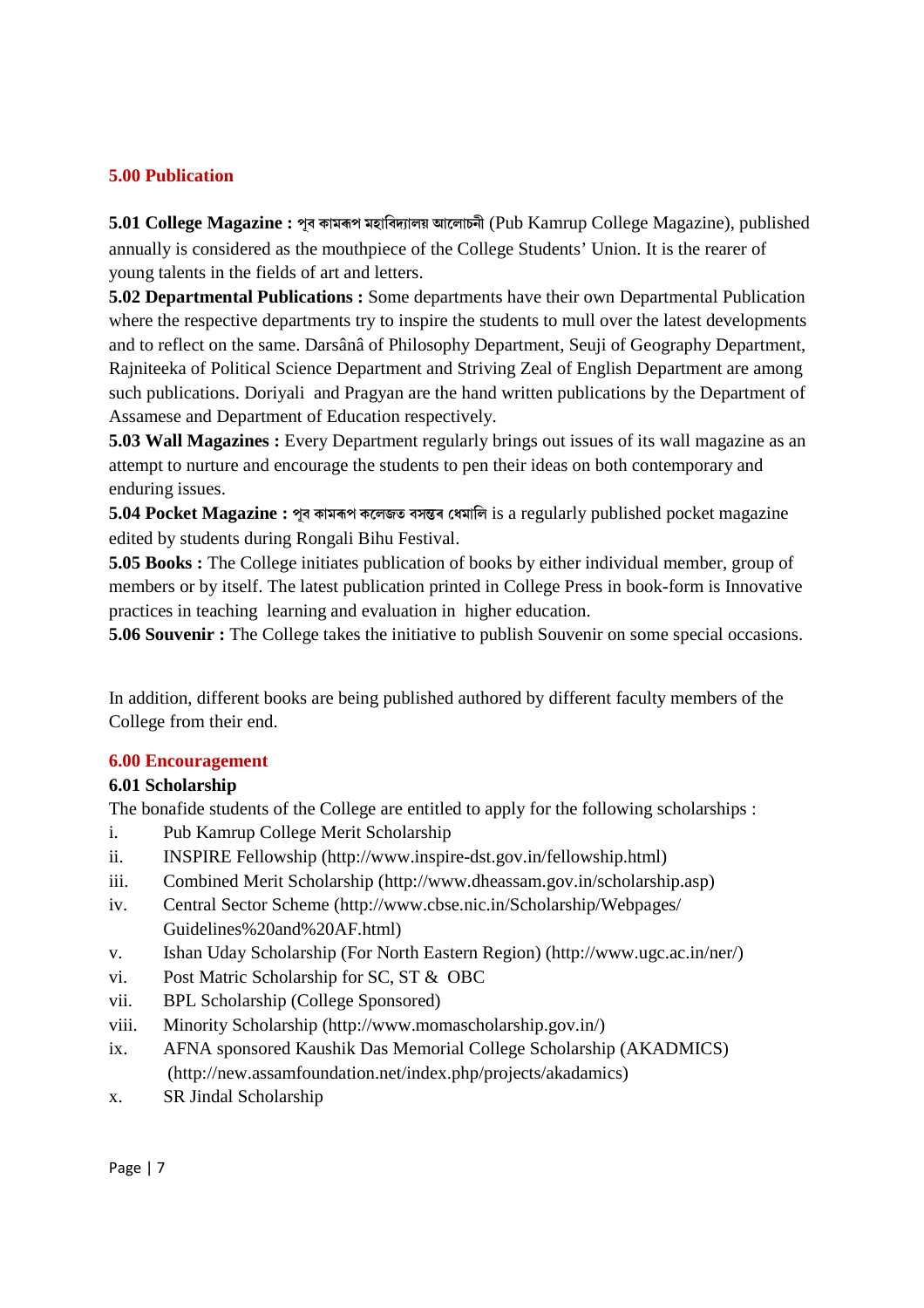#### **6.02 Awards offered by the College**

**i) PKCTU Merit Award :** 'Pub Kamrup College Teachers' Unit Merit Award' is conferred annually on the student securing highest marks among the HS Final Examination candidates from both the streams- Arts and Science, and on the student securing highest marks among the candidates of the TDC Final Examination from this College.

**ii) Mahendra Nath Deka Memorial Scholarship :** Founded with a fund sponsored by the family of late Mahendra Nath Deka, a distinguished freedom fighter and the first MLA of Kamalpur Constituency of the Assam Legislative Assembly, this scholarship is awarded to two students, one each from the boys and the girls securing highest marks in the HS Final Examination from this College.

**iii) Tazuddin Ahmed Memorial Award :** Sponsored by the family of late Syed Tazuddin Ahmed, the founder HoD of the Dept. of Geography, PKC, this award is bagged by the student securing highest marks in Geography (Major) in the TDC Final Examination from this College.

**iv) NBMT Merit Award :** Generated with a fund donated by the family of late Navajyoti Bhattacharyya, an ex-student, 'Navajyoti Bhattacharyya Memorial Merit Award' is conferred on the student securing highest marks above 50% in English Major in the TDC Final Examination, failing which the same goes to the one securing the highest marks in Major among the candidates of the TDC Final Examination from the College.

**v) Cash Prize in Zoology :** A cash prize of Rs. 5000/- is awarded to the Zoology Major student securing highest CGPA (9 and above) in the TDC final examination from this College.

**vi) Tarun Ch. Deka Memorial Award :** This award has been initiated by Pub Kamrup College from this session.

#### **6.03 Financial Assistance**

**Poor Aid Fund :** Pub Kamrup College Poor Aid Fund provides financial assistance to the students belonging to economically backward families. Every student has to contribute Rs. 10/ only to this fund at the time of admission. To avail this assistance, students are required to apply to the Treasurer of the Pub Kamrup College Students' Union when notified.

### **7.00 Pub Kamrup College Library: a knowledge centre**

 Pub Kamrup College Library is an academic library and inseparable part of Pub Kamrup College, established in 1972, and has been serving its members from its inception. This Library is providing various services to its users and trying to expand the wings of its services. The total area of the Library is 342.74 sq mtr.

Collection : Pub Kamrup College Library tries to provide the users with the best sort of qualitative and quantitative documents that can be done with the available financial sources and supports. The Library holds 29500+ numbers of books accessioned in the register.

 Besides its normal book collection the Library holds a number of e–resources. The Library subscribes numbers of national and regional News papers (Daily/ Weekly), Magazines etc. on regular basis. Moreover a number of rare manuscripts and other archival items collected and preserved in its Museum.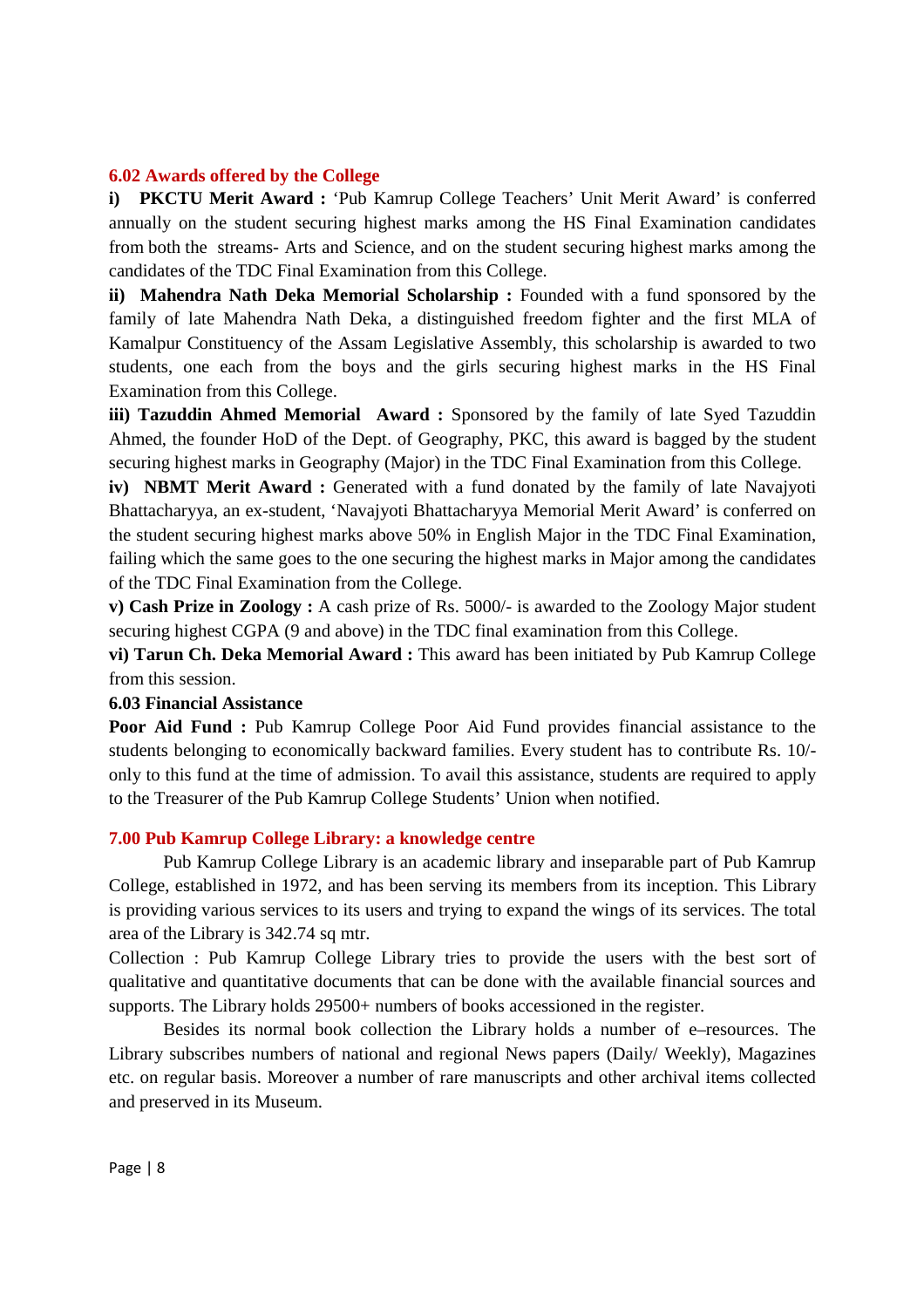**Journal Section:** The Library subscribes 23 print journals of international and national repute, which are displayed in the Journal Section with a separate reading arrangement.

**Institutional Membership :** Pub Kamrup College Library is Institutional Life Member of National Book Trust's organisation i.e. NBT Book Club.

**Awards :** The Library provides two awards to its student-users annually.

i Best Reading Room User Award : As an attempt to encourage the student readers, Pub Kamrup College Library confers this award on the student who utilizes the Reading Room for the longest period in the academic session.

ii Best Borrower Award : This award goes to the student who borrows the maximum number of library documents in an academic year.

### **Services & Facilities :**

i) Reading Room, ii) Book Bank, iii) Jnankosh, iv) Computerized Circulation, v) Opac, vi) N LIST,

vii) Open Access Journal, viii) Reprographic Service

Srimanta Sankardeva Collection: A separate section named as "A special Collection on Srimanta Sankardeva" has recently been launched in the Library. This Collection named after the 15th century neo-versatile Vaisanava Saint, is enriched with 260 + volumes both in English and Assamese on Assamese culture, neo-Vaisnavism and a few masterpieces by the great Assamese visionary.

Library webportal: The Library webportal can be accessed from the College website i.e. www.pubkamrupcollege.org

### **8.00 Programmes offered**

- a) Higher Secondary Course (10+2) in Arts
- b) Higher Secondary Course (10+2) in Science
- c) BA
- d) BSc
- e) BVoc
- f) MVoc
- g) MSc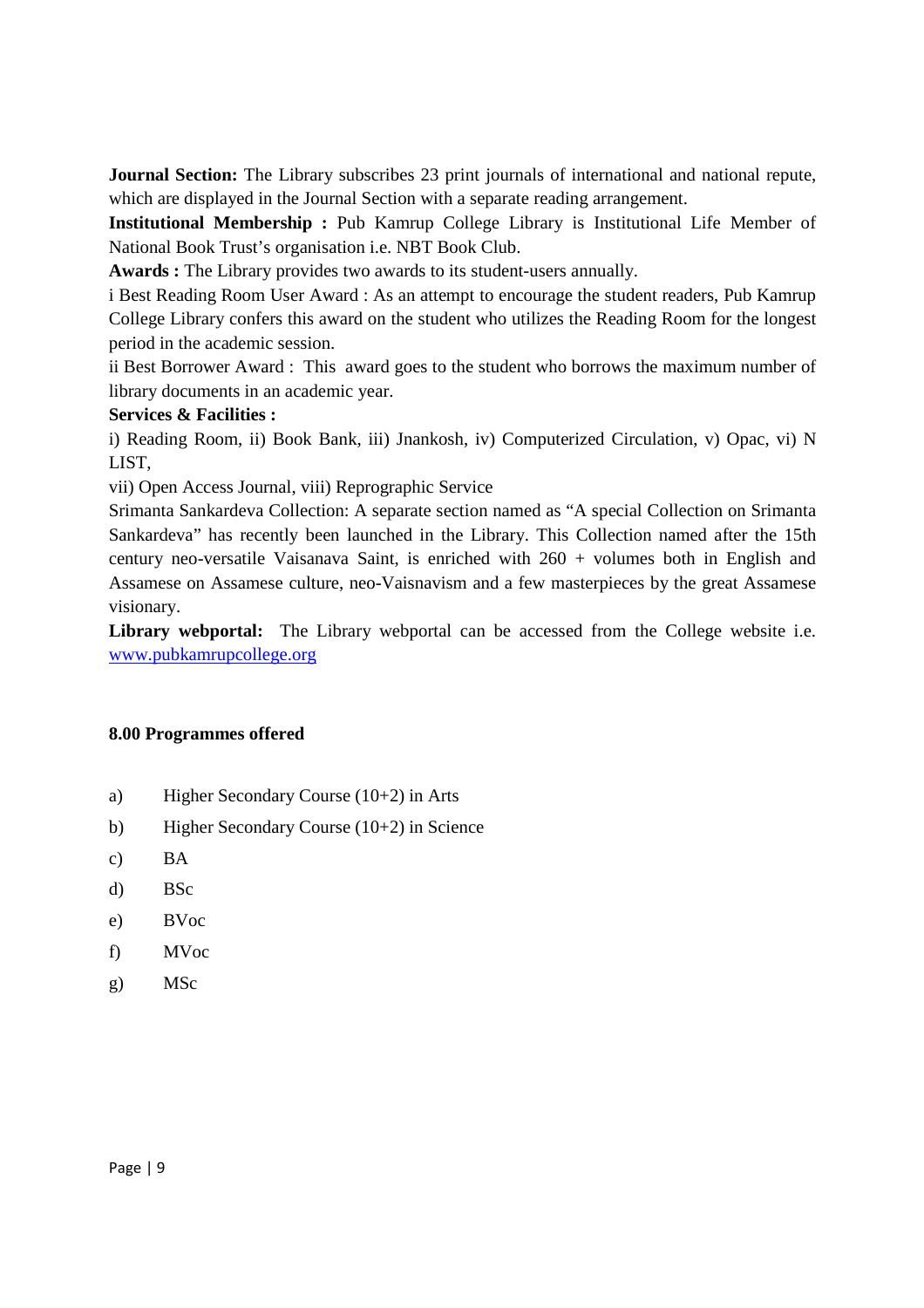### **8.01 Higher Secondary Classes :**

This two year Course is to be undertaken with following Subject combination –

- **i. Compulsory Subjects:** MIL (Assamese), English & Environmental Science in both the streams- Arts & Science.
- **ii. Elective Subjects :** Every Student has to offer four elective subjects from the following combination:

**(a) Arts stream :** Economics, Education, Political Science, Logic & Philosophy, Advance Assamese/History/ Mathematics, Geography/Statistics, Computer Science.

**(b) Science stream :** Physics, Chemistry/Logic & Philosophy, Mathematics, Biology/ Economics, Geography/ Statistics, Introductory Computer Science.

### **8.02 Three Year Degree Course**

### **A. General Course**

Three year Degree Course (TDC) in Arts & Science (Honours & Regular)

### **B. Vocational Course**

BVoc in Food Processing and Quality Management and, BVoc in Software Development and System Administration

### **C. Professional Course**

Bachelor of Business Administration (BBA), Bachelor of Computer Application (BCA) & Post Graduate Diploma in Computer Applications (PGDCA)

### **D. PG Course**

M.Sc. in Biophysics, Physics, Computer Science, Zoology

### **E. Diploma course**

Diploma in Organic Farming & Post Harvest Management

**F. Certificate Courses**

Certificate Course in Personal Development, Soft Skill & Employbility Certificate Course in Entrepreneurship Certificate Course in Yoga & Pranayama Certificate Course in Mushroom Culture

### **9: 00 GENERAL INFORMATION FOR STUDENTS**

### **9.01 Admission Procedure :**

i. Application for Admission to the College should be made in Online Application Forms available on college website.

ii. Admission is done strictly on merit basis, and is governed by the Admission rules of the College. The decision of the Principal in this regard is final.

iii. Applicants will have to appear in person at the time of admission with original copies of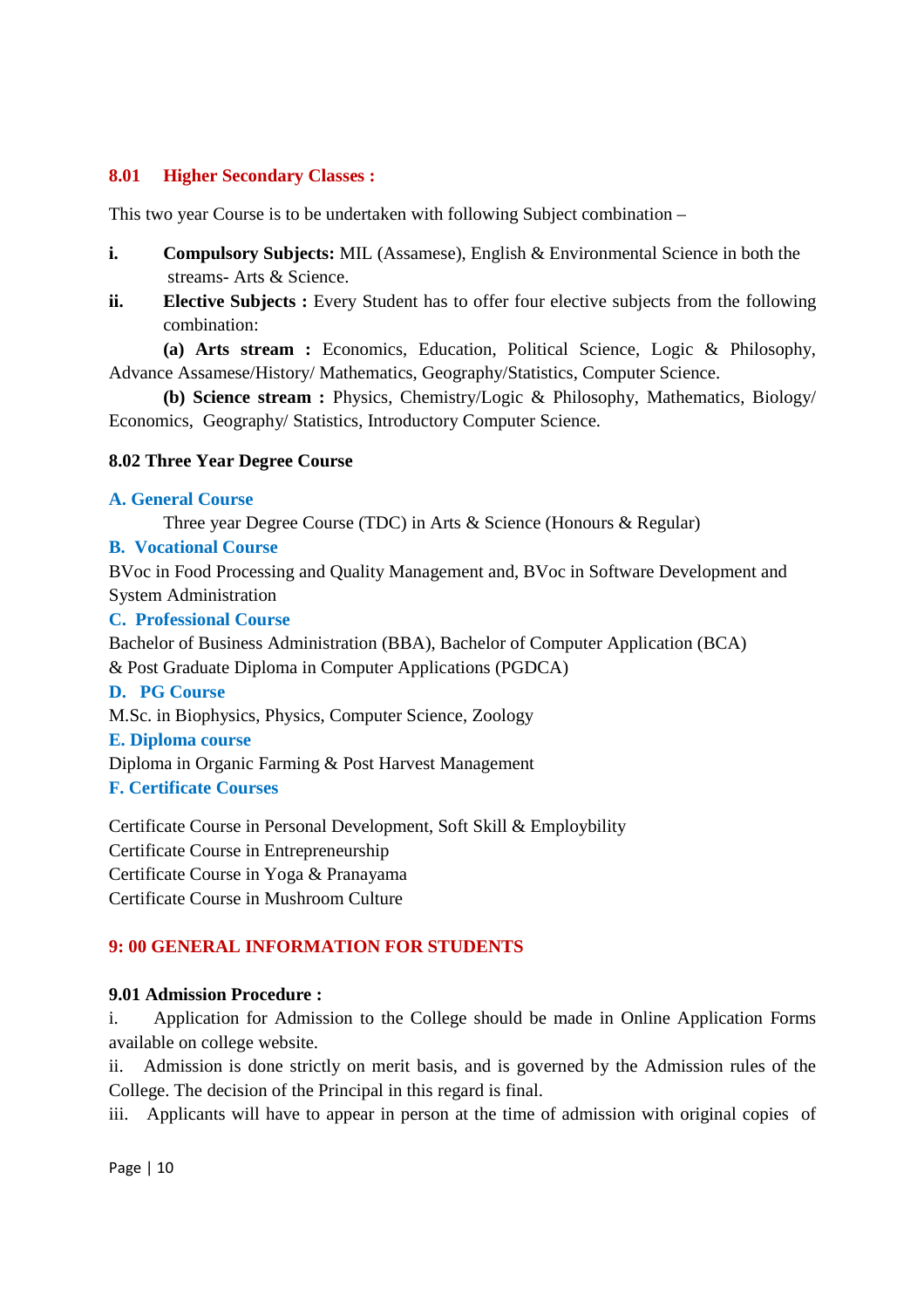Pass Certificate, Mark Sheet, Age Certificate, Character Certificate (from the Heads of the institution last attended), Caste Certificate (where necessary) and any other document notified from time to time.

- iv. No application will be accepted after the last date of submission.
- v. Reservation of seats will be entertained as per Govt.rules.
- vi. Extra Curricular (EC) quota will be maintained as per Govt. norms in all classes.

### **9.02 Administration**

 The Principal is the Administrative Head of the College. There is a Governing Body, constituted as per govt. rules for overall governance of the institution. Academic matters and examinations of TDC classes are controlled by the Gauhati University.

### **9.03 General Instructions**

i. Any form of ragging in the College premises is strictly prohibited, violation of which invites strong disciplinary actions. It is mandatory to submit an ANTI-RAGGING SELF DECLARATION in stipulated format within 15 days of admission.

ii. Smoking and taking intoxicating drugs are strictly prohibited in the College campus.

iii. Students must come in proper College Uniform.

iv. Students must maintain decorum and foster high standard of discipline by words and deeds.

v. Blowing vehicle horns in the College campus is strictly prohibited.

vi. The College ldentity Card issued to each student is to be brought to the College every day and the same is to be produced when asked for.

vii. Students should go through the Notice Board at the time of entry & exit every day.

viii. Terms and conditions embodied in the Prospectus are liable to be modified and revised whenever necessary.

ix. Students are advised to open a savings bank account in their individual names in any nationalised bank of their convenience.

x. For higher studies/ scholarship PRC is mandatory. Students are adviced to apply for the same to the concerned authority immediately after admission.

xi. The students without fees clearance (admission fee and other dues) will not be allowed to participate in college students' union election and other extracurricular activities in the College.

xii. The decision of the College Authority in any case of admission related dispute is final.

**9.04 College Hour :** The College hour is from 8 AM to 5 PM on all working days.

**9.05 Attendance :** Credit point assessed on the percentage of attendance in class is accounted in **Internal Assessment.** 

There will provisions for leave of absence on specific grounds.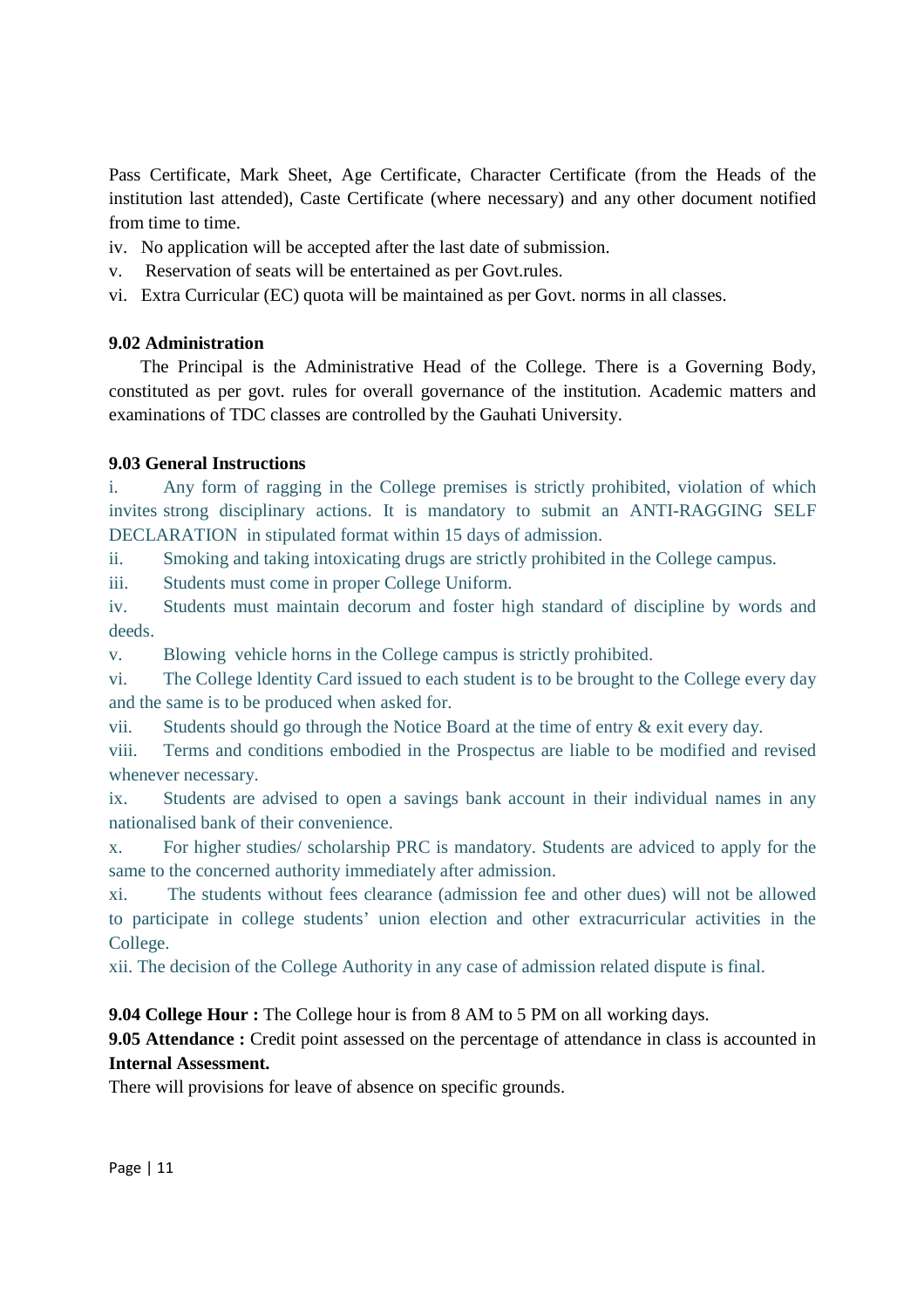### **10.00 Under Graduate Choice Based Credit System (UG CBCS)**

#### **10.01 Introduction:**

 The affiliating university- Gauhati University vide its letter GU/Acad/716- 1126 dated 07/03/19 communicated all its affiliated colleges about implementation of CBCS at the under graduate level from the session 2019-20. Accordingly all under graduate programs such as B.A., B.Sc., B.Com. and B.Voc. degrees will have to follow CBCS system from this session. Such programs already taught in semester system, after being endowed with CBCS will be known as CBCS semester system.

 The under graduate programs will be in the same three year (six semester) format with certain innovative and up-to-date teaching-learning practices, academic vistas and administrative patterns. A typical semester will comprise a minimum of 15 to 18 weeks of academic work that will translate into 90 actual teaching days. Two consecutive (one odd and one even) semesters will make up an academic year. An UG course shall be of Six Semesters covering three years. Calendar Years:

Academic Sessions – June to May).

Odd Semesters (First, Third and Fifth) :'June to November'

Even Semesters (Second, Fourth and Sixth): 'December to May'.

#### **10.02 Nomenclature:**

**i. Credit** : A unit by which course work is measured. It determines the number of hours of instructions required per week. One credit is equivalent to one hour of teaching/tutorial or two hours of practical per week.

1 Credit = 1 Theory period of one hour duration/ 1 Tutorial period of one hour duration/ 1 Practical period of two hour duration

**ii. Honours Course:** Traditional 'Major Course' of undergraduate programmes has been renamed as Honours Course in CBCS pattern.

**iii. Core Course:** All 'Core' courses are compulsory in nature.

 'C' in Honours course Programme Template stands for 'Core Course' (known as Major subject in non-CBCS B.A./B.Sc./B.Voc programmes). Hence C1, C2, C3…C14 in CBCS pattern are applied to mean Major subject: Paper:1, Paper:2, Paper :3… Paper:14 of non-CBCS programmes respectively.

**iv. Discipline Specific Core Course (DSC)** of certain credits will be there in Regular Curses under CBCS. This abbreviation stands for the main subjects a student of a Regular Course opts for. The alphabetical denomination suffixed to DSC (ex.DSC-A) refers to such a specific subject; finally this course after being endowed with a numerical denomination (ex.DSC-1A) will mean a particular course/paper in that course/subject.

**v. Discipline Specific Elective Course :** An Elective Course which is offered by the main discipline. The discipline related elective courses that are interdisciplinary in nature.

**vi. Generic Elective Course :** A Generic Elective Course is offered by an unrelated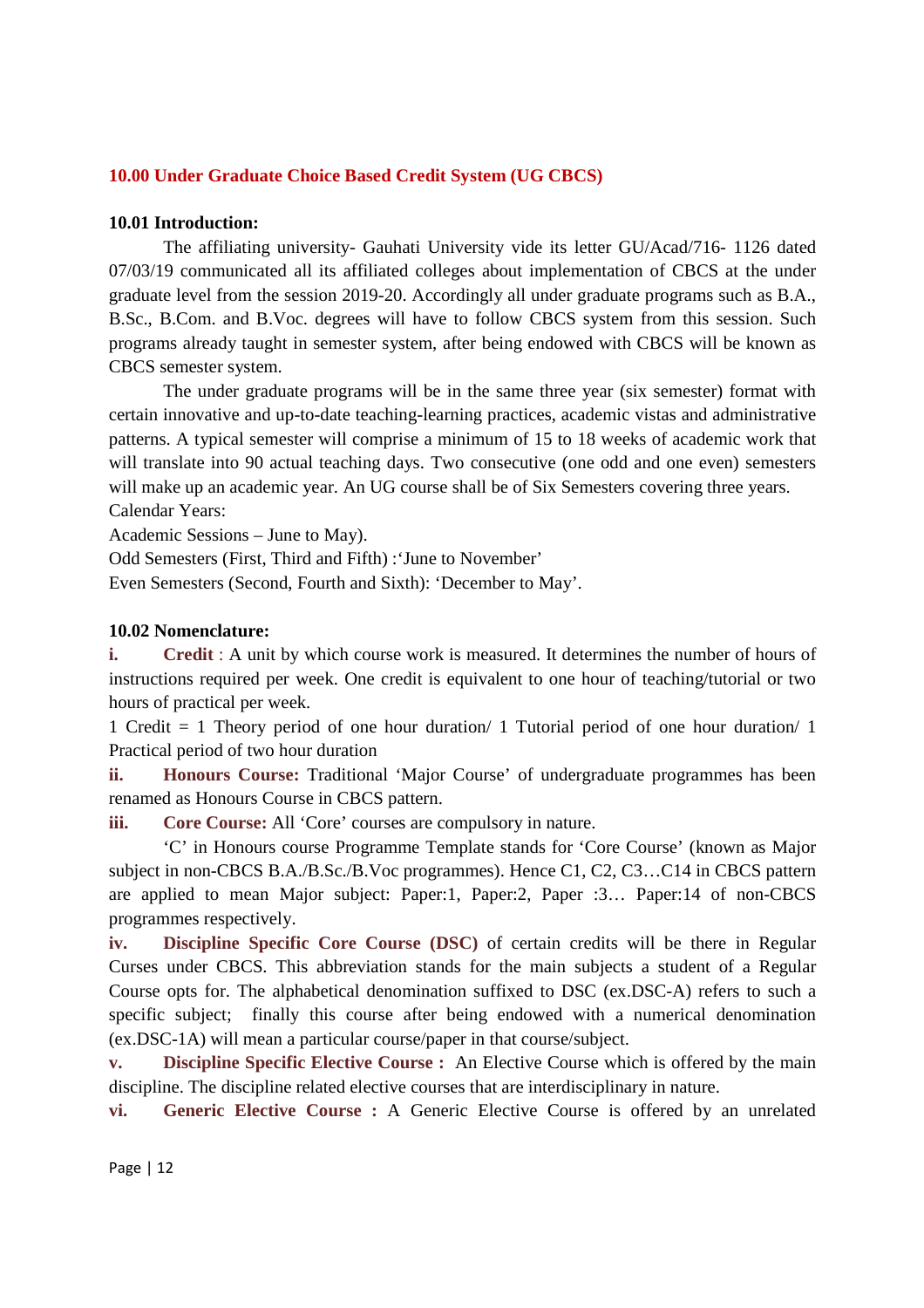discipline and has the objective of broadening the academic experience of a student.

**vii. Ability Enhancement courses**: Ability Enhancement Courses which are to be taken up by students in an undergraduate degree program will be of two types:

- ˜ Ability Enhancement Compulsory Courses
	- Skill Enhancement Courses

**viii. Regular Course:** 'Pass Course'/ 'General Course' under non-CBCS has been renamed as Regular Course in CBCS pattern.

### **11.00 CBCS Templates**

| <b>Semester</b> | Core            | <b>Ability Enhancement</b> |                                     | <b>Skill</b>       | <b>Elective:</b>  | <b>Elective:</b> |
|-----------------|-----------------|----------------------------|-------------------------------------|--------------------|-------------------|------------------|
|                 | <b>Course</b>   |                            | <b>Compulsory Course (AECC) (2)</b> | <b>Enhancement</b> | <b>Discipline</b> | Generic          |
|                 | E(14)           |                            |                                     | Course             | <b>Specific</b>   | $(GE)$ (4)       |
|                 |                 | <b>BA</b>                  | <b>BSc</b>                          | (SEC) (2)          | $\bf{DSE}$ (4)    |                  |
| I               | C <sub>1</sub>  | MIL<br>English/            | English                             |                    |                   | $GE-1$           |
|                 | C <sub>2</sub>  | Communication/             | Communication/                      |                    |                   |                  |
|                 |                 | Environmental              | Environmental                       |                    |                   |                  |
|                 |                 | Science                    | Science                             |                    |                   |                  |
| $\mathbf{I}$    | C <sub>3</sub>  | Environmental              | Environmental                       |                    |                   | $GE-2$           |
|                 |                 | Science/English/           | Science/English/                    |                    |                   |                  |
|                 | C <sub>4</sub>  | MIL                        | Communication                       |                    |                   |                  |
|                 |                 | Communication              |                                     |                    |                   |                  |
| Ш               | C <sub>5</sub>  |                            |                                     | $SEC - 1$          |                   | $GE-3$           |
|                 | C <sub>6</sub>  |                            |                                     |                    |                   |                  |
|                 | C <sub>7</sub>  |                            |                                     |                    |                   |                  |
| IV              | C <sub>8</sub>  |                            |                                     | $SEC - 2$          |                   | $GE-4$           |
|                 | C <sub>9</sub>  |                            |                                     |                    |                   |                  |
|                 | C <sub>10</sub> |                            |                                     |                    |                   |                  |
| $\mathbf{V}$    | C <sub>11</sub> |                            |                                     |                    | $DSE - 1$         |                  |
|                 | C 12            |                            |                                     |                    | $DSE-2$           |                  |
| VI              | C <sub>13</sub> |                            |                                     |                    | $DSE-3$           |                  |
|                 | C <sub>14</sub> |                            |                                     |                    | $DSE-4$           |                  |

### **11.01 B.A./ B.Sc. with Honours: Programme Template**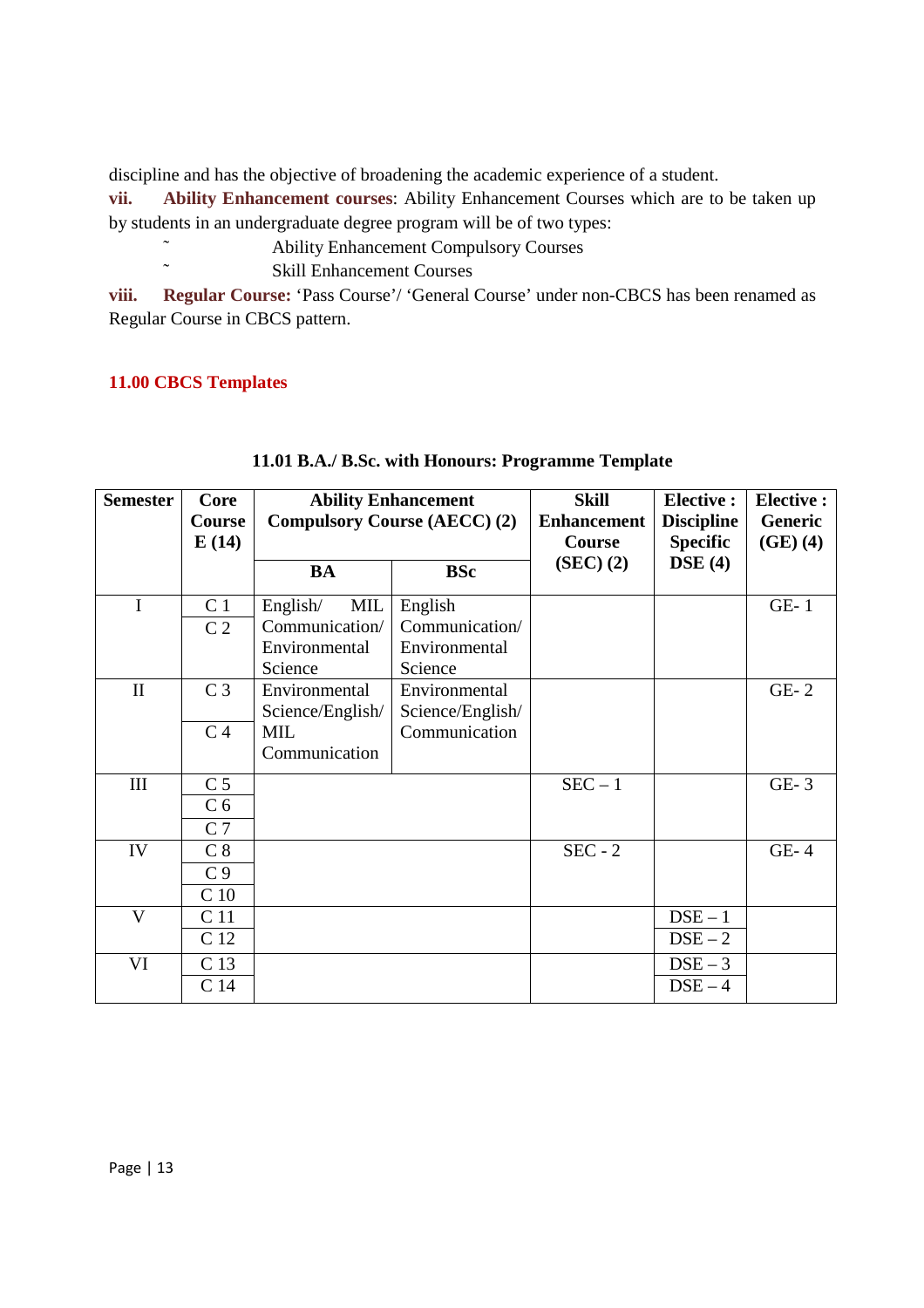| <b>Semester</b>         | Core                  | <b>Ability Enhancement</b>             | <b>Skill</b>                              | <b>Elective:</b>                      |
|-------------------------|-----------------------|----------------------------------------|-------------------------------------------|---------------------------------------|
|                         | <b>Course</b><br>(14) | <b>Compulsory Course (AECC)</b><br>(2) | <b>Enhancement</b><br><b>Course (SEC)</b> | <b>Discipline</b><br>Specific DSE (4) |
|                         |                       |                                        | (2)                                       |                                       |
| $\mathbf I$             | $DSC-1A$              | English Communication                  |                                           |                                       |
|                         | $DSC - 2A$            | <b>Environmental Science</b>           |                                           |                                       |
|                         |                       |                                        |                                           |                                       |
|                         | $DSC - 3A$            |                                        |                                           |                                       |
| $\mathbf{I}$            | $DSC - 1B$            | Environmental                          |                                           |                                       |
|                         | $DSC - 2B$            | Science/English/                       |                                           |                                       |
|                         | $DSC - 3B$            | Communication                          |                                           |                                       |
|                         |                       |                                        |                                           |                                       |
| $\rm III$               | $DSC-1C$              |                                        | $SEC - 1$                                 |                                       |
|                         | $DSC - 2C$            |                                        |                                           |                                       |
|                         | $DSC - 3C$            |                                        |                                           |                                       |
| IV                      | $DSC -1D$             |                                        | $SEC - 2$                                 |                                       |
|                         | $DSC - 2D$            |                                        |                                           |                                       |
|                         | $DSC - 3D$            |                                        |                                           |                                       |
| $\overline{\mathbf{V}}$ |                       |                                        | $SEC - 3$                                 | $DSE - 1$ A                           |
|                         |                       |                                        |                                           | $DSE - 2A$                            |
|                         |                       |                                        |                                           | $DSE - 3A$                            |
| VI                      |                       |                                        | $SEC - 4$                                 | $DSE - 1B$                            |
|                         |                       |                                        |                                           | $DSE - 2B$                            |
|                         |                       |                                        |                                           | $DSE - 3B$                            |

### **11.02 B.Sc. Regular : Programme Template**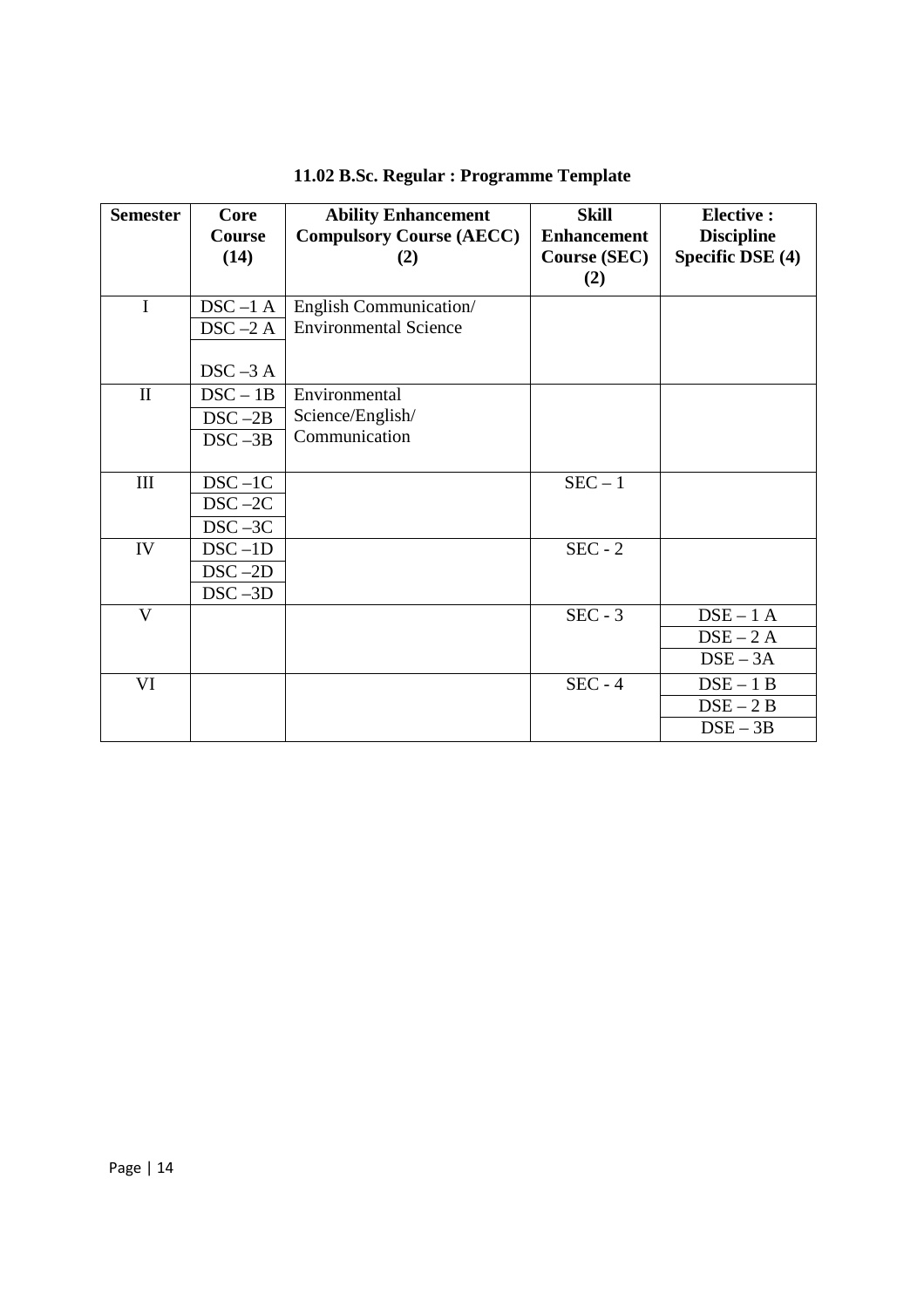### **11.03 B.A. Regular : Programme Template**

| <b>Semester</b> | Core<br><b>Course E</b><br>(12) | <b>Ability Enhancement</b><br><b>Compulsory Course (AECC)</b><br>(2) | <b>Skill</b><br><b>Enhanceme</b><br>nt Course | <b>Elective:</b><br><b>Discipline</b><br><b>Specific</b> | <b>Elective:</b><br>Generic<br>(GE)(4) |
|-----------------|---------------------------------|----------------------------------------------------------------------|-----------------------------------------------|----------------------------------------------------------|----------------------------------------|
|                 |                                 |                                                                      | (SEC) (2)                                     | DSE(4)                                                   |                                        |
| $\mathbf I$     | English-1                       | (English/MIL Communication)                                          |                                               |                                                          |                                        |
|                 | $DSC-1A$                        | & Environmental Science                                              |                                               |                                                          |                                        |
|                 | DSC-2A                          |                                                                      |                                               |                                                          |                                        |
| $\mathbf{I}$    | English-2                       | (English/MIL Communication)                                          |                                               |                                                          |                                        |
|                 |                                 | & Environmental Science                                              |                                               |                                                          |                                        |
|                 | $DSC-1B$                        |                                                                      |                                               |                                                          |                                        |
|                 | DSC-2B                          |                                                                      |                                               |                                                          |                                        |
| III             | MIL-1/Alt                       |                                                                      | $SEC - 1$                                     |                                                          |                                        |
|                 | English-1                       |                                                                      |                                               |                                                          |                                        |
|                 | DSC-2C                          |                                                                      |                                               |                                                          |                                        |
|                 | DSC-2C                          |                                                                      |                                               |                                                          |                                        |
| IV              | $MIL-2/Alt$                     |                                                                      | $SEC - 2$                                     |                                                          |                                        |
|                 | English-2                       |                                                                      |                                               |                                                          |                                        |
|                 | DSC-1D                          |                                                                      |                                               |                                                          |                                        |
|                 | DSC-2D                          |                                                                      |                                               |                                                          |                                        |
| V               |                                 |                                                                      | $SEC - 3$                                     | $DSE - 1A$                                               | $GE-1$                                 |
|                 |                                 |                                                                      |                                               | $DSE - 2A$                                               |                                        |
| VI              |                                 |                                                                      | $SEC - 4$                                     | $DSE - 1B$<br>$DSE - 2B$                                 | $GE-2$                                 |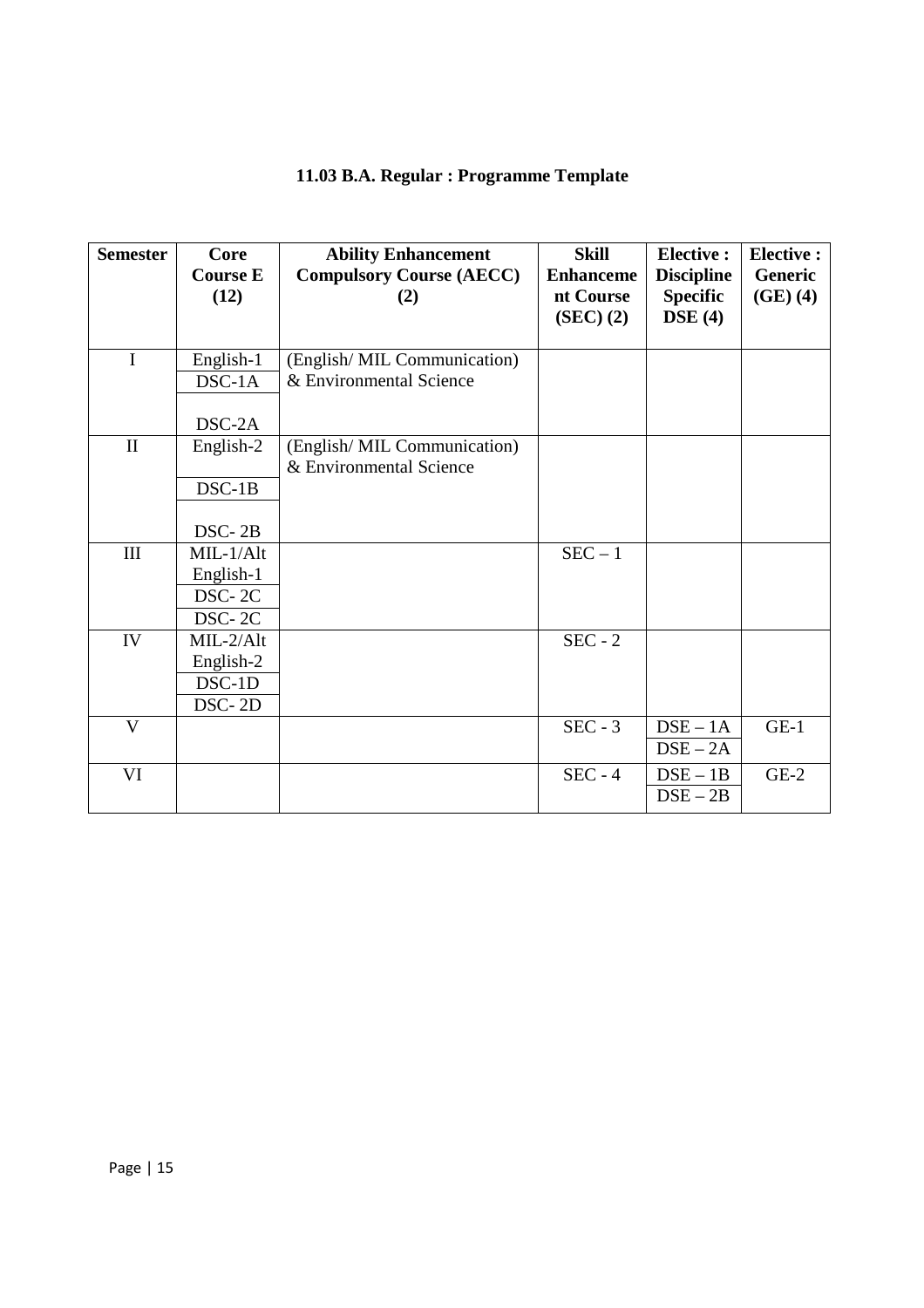### **11.04 BVoc Programme Template**

| <b>Semester</b>             | <b>Core</b>        | <b>Ability Enhancement</b>   | <b>Skill</b>           | <b>Elective:</b>    |
|-----------------------------|--------------------|------------------------------|------------------------|---------------------|
|                             | Course (12         | <b>Compulsory Course</b>     | <b>Enhancement</b>     | <b>Discipline</b>   |
|                             | papers, 72         | (AECC) (2 papers, 8 credits) | Course (SEC) (4        | <b>Specific DSE</b> |
|                             | credits)           |                              | papers, 16<br>credits) | (4)                 |
| $\mathbf I$                 | $\overline{S}$ 1.1 | <b>English Communication</b> |                        |                     |
|                             | S 1.2              |                              |                        |                     |
|                             | S 1.3              |                              |                        |                     |
|                             |                    |                              |                        |                     |
| $\mathbf{I}$                | S 2.1              | <b>Environmental Science</b> |                        |                     |
|                             | S 2.2              |                              |                        |                     |
|                             | S 2.3              |                              |                        |                     |
| $\mathop{\rm III}\nolimits$ | S 3.1              |                              | $SEC - 1$              |                     |
|                             | S 3.2              |                              | Computer               |                     |
|                             | S 3.3              |                              | Application in         |                     |
|                             |                    |                              | Business/E             |                     |
|                             |                    |                              | commerce               |                     |
| IV                          | S 4.1              |                              | $SEC - 2$              |                     |
|                             | S 4.2              |                              | Personality            |                     |
|                             | $\overline{S}$ 4.3 |                              | Development &          |                     |
|                             |                    |                              | Communication          |                     |
|                             |                    |                              | Skill/Human            |                     |
|                             |                    |                              | Resource               |                     |
|                             |                    |                              | Management             |                     |
| $\overline{V}$              |                    |                              | $SEC - 3$              | S <sub>5.1</sub>    |
|                             |                    |                              | Financial              | S 5.2               |
|                             |                    |                              | Accounting/            | S 5.3               |
|                             |                    |                              | Goods and              | (Internship/        |
|                             |                    |                              | Service Tax            | Field Work/         |
|                             |                    |                              |                        | Practical)          |
| VI                          |                    |                              | $SEC - 4$              | S 6.1               |
|                             |                    |                              | Entrepreneurship       | S 6.2               |
|                             |                    |                              | Development/           | S 6.3               |
|                             |                    |                              | Personal Selling       | (Internship/        |
|                             |                    |                              | and Salesmanship       | Field Work/         |
|                             |                    |                              |                        | Practical)          |

\* BBA/ BCA: Programme Details for these 2 courses will be made available later on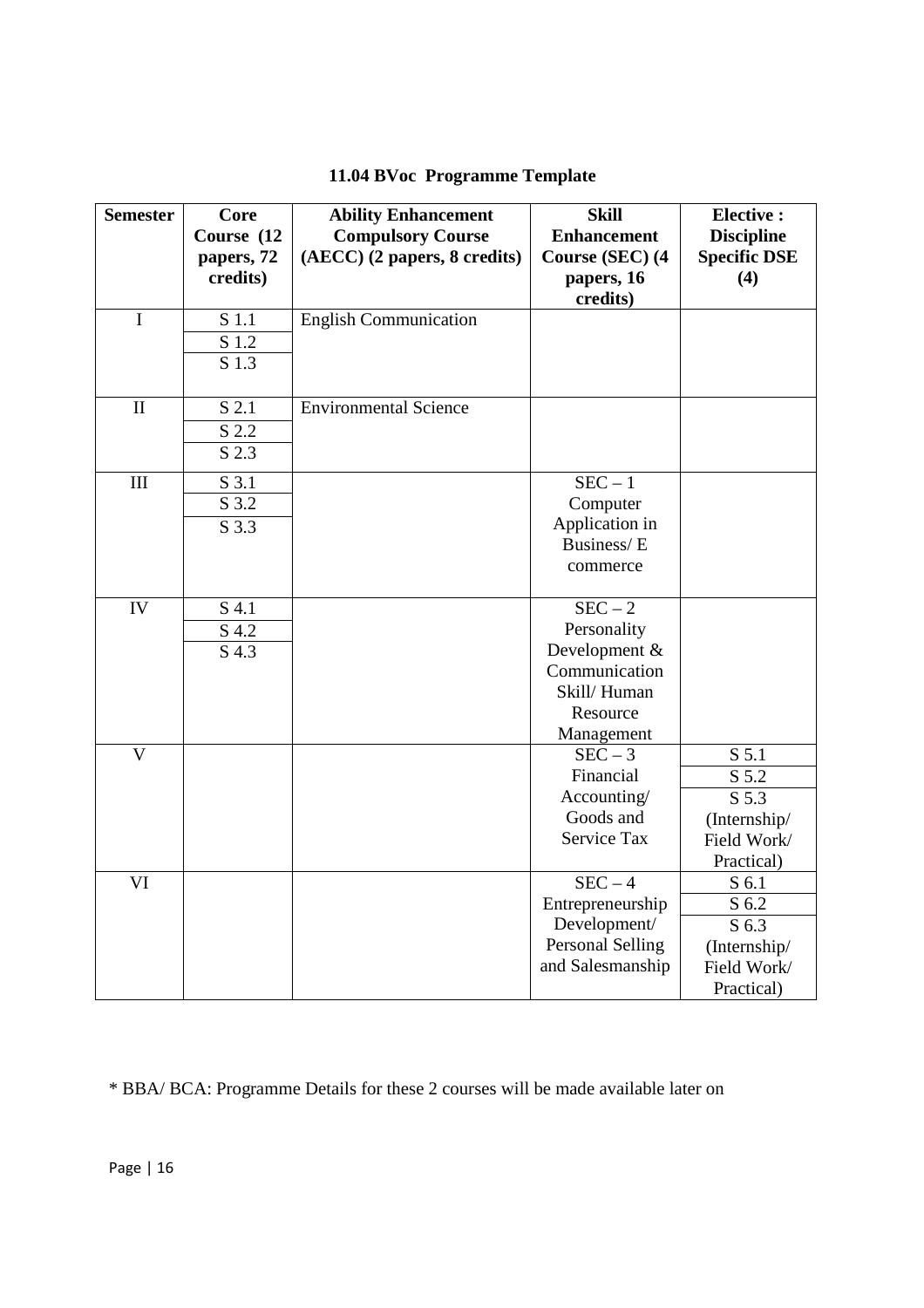### **12.00 Course Registration under CBCS :**

 Once the Registration, Document verification and Admission phases are over, there will be a Course Registration programme where the subject-combination opted by the students will be confirmed through a process of counseling.

| Arts stream              | <b>Science stream</b>   |
|--------------------------|-------------------------|
| <b>Assamese</b>          | <b>Botany</b>           |
| English                  | Chemistry               |
| Economics                | <b>Computer Science</b> |
| Education                | Economics               |
| Geography                | Geography               |
| <b>History</b>           | <b>Mathematics</b>      |
| <b>Mathematics</b>       | <b>Physics</b>          |
|                          |                         |
| Philosophy               | <b>Statistics</b>       |
| <b>Political Science</b> | Zoology                 |

### **13.00 Honours offered in**

Selection procedure for Honours Course

- Selection in Honours Course comes under direct jurisdiction of the department concerned.
- The students opting Honours Course will be admitted on the date of admission according to the College admission procedure.
- To opt Physics (Honours/ Regular), Chemistry (Honours), Statistics (Honours/ Regular) and Computer Science (Honours/ Regular) students need to pass in Mathematics in the HS level.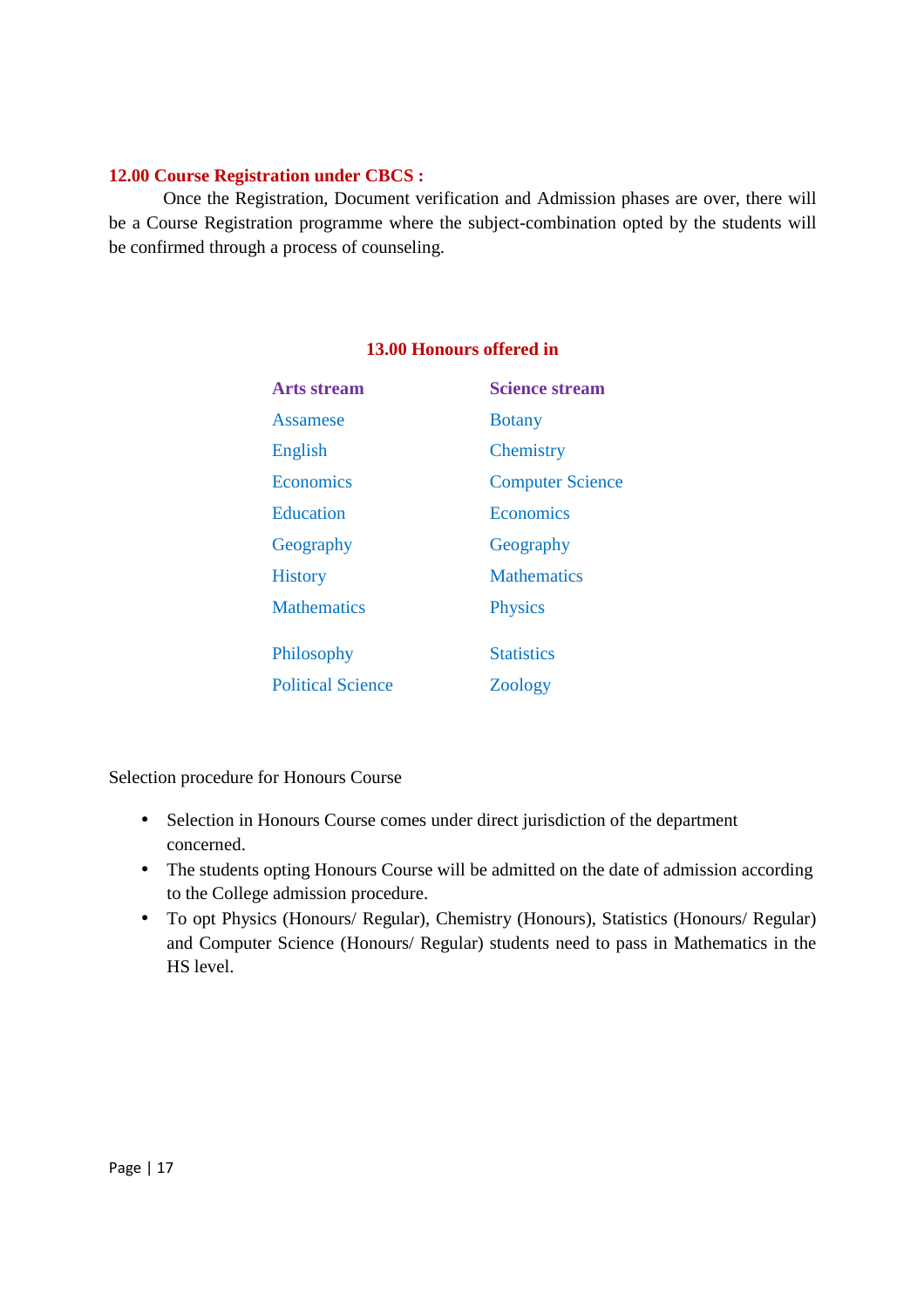### **14.00 Courses for Study**

| SI.            | Course                 | <b>Nature</b>       | <b>Honours Program</b>                         | <b>Regular Program</b> |
|----------------|------------------------|---------------------|------------------------------------------------|------------------------|
| N <sub>0</sub> |                        |                     |                                                |                        |
| $\mathbf{1}$   | Core Course            | Compulsory          | 14 (6 Credits each) = $84$                     | 12 (6 Credits each)    |
|                |                        |                     | credits                                        |                        |
| $\overline{2}$ | <b>Elective Course</b> | Discipline Specific | 24 Credits                                     | Science: 36            |
|                |                        |                     |                                                | Others: 24             |
|                |                        | Generic             | 24                                             | Science: Nil           |
|                |                        |                     |                                                | Others: 02 course      |
|                |                        | Dissertation/       | 6 credits in lieu of a 6 credit Discipline     |                        |
|                |                        | Project             | Specific Elective course in the sixth semester |                        |
|                |                        |                     | only                                           |                        |
| 3              | Ability                | Ability             | EVS (a 4 credit course) 4 credit course in     |                        |
|                | Enhancement            | enhancement         | Eng/MIL Com                                    |                        |
|                | course                 | Compulsory course   |                                                |                        |
|                |                        | Skill enhancement   | Minimum 2 course of 4                          | 16 credits.            |
|                |                        | course              | credits each $= 8$ credits                     |                        |
|                |                        |                     |                                                |                        |

### **15.00 Intake capacity in 1st year/ Starting Semester**

| Sl No | <b>Classes</b> | <b>Intake Capacity</b> |
|-------|----------------|------------------------|
|       | HS (Arts)      | 250                    |
|       | HS (Science)   | 150                    |
|       | <b>BA</b>      | 650                    |
|       | B.Sc.          | 500                    |
|       | All PG courses | 25 in each             |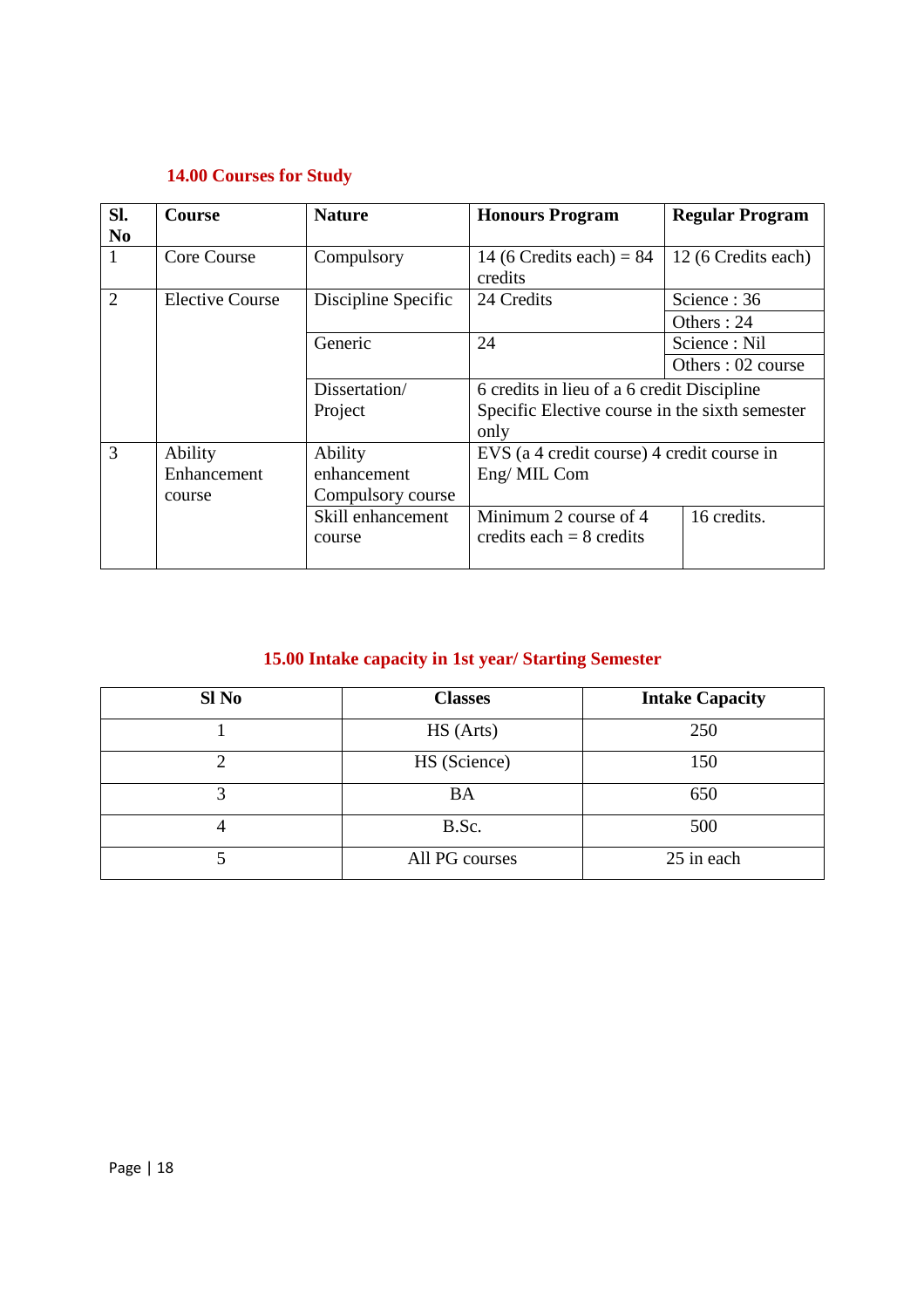### **16.00 Fee Structure for 2021-22**

**16.01 General Courses :** Structure of fees will depend upon related government policy and notifications

### **16.02 Professional Courses**

**i. BVoc** 

| <b>For Semester 1</b>               | <b>Admission Fee</b> | <b>Semester enrolment fee</b> | <b>Total</b> |
|-------------------------------------|----------------------|-------------------------------|--------------|
| <b>BVoc</b> in Food                 | $2000/-$             | $7000/-$                      | $9000/-$     |
| Processing and                      |                      |                               |              |
| Quality                             |                      |                               |              |
| Management                          |                      |                               |              |
| <b>BVoc in Software</b>             | $2000/-$             | $7000/-$                      | $9000/-$     |
| Development and                     |                      |                               |              |
| System                              |                      |                               |              |
| Administration                      |                      |                               |              |
| Subsequent Semesters (Per semester) |                      |                               |              |
| BVoc in Food                        |                      | 7000/-                        | $7000/-$     |
| Processing and                      |                      |                               |              |
| Quality                             |                      |                               |              |
| Management                          |                      |                               |              |
| <b>BVoc in Software</b>             |                      | $7000/-$                      | $7000/-$     |
| Development and                     |                      |                               |              |
| System                              |                      |                               |              |
| Administration                      |                      |                               |              |

**ii. BBA & BCA** 

| Course     | <b>Admission Fee</b><br>(Payable only in the<br>first semester) | Per Semester<br>enrolment Fee | Total     |
|------------|-----------------------------------------------------------------|-------------------------------|-----------|
| <b>BBA</b> | $1000/-$                                                        | $8000/-$                      | $9000/-$  |
| <b>BCA</b> | $1000/-$                                                        | $9000/-$                      | $10000/-$ |

### **17.00 Pub Kamrup College Study Centre, KKHSOU**

About Pub Kamrup College Krishna Kanta Handique State Open University (KKHSOU) Study Centre

 In 2015, Pub Kamrup College started the study centre of KKHSOU with Mr. Pratul Kalita, Assistant Professor of Computer Science Department as its Co-ordinator. At present, this study centre is providing the following courses.

- I. Bachelor of Arts (BA)
- II. Master of Arts (MA) in Assamese, Education and Political Science
- III. Master of Computer Application (MCA)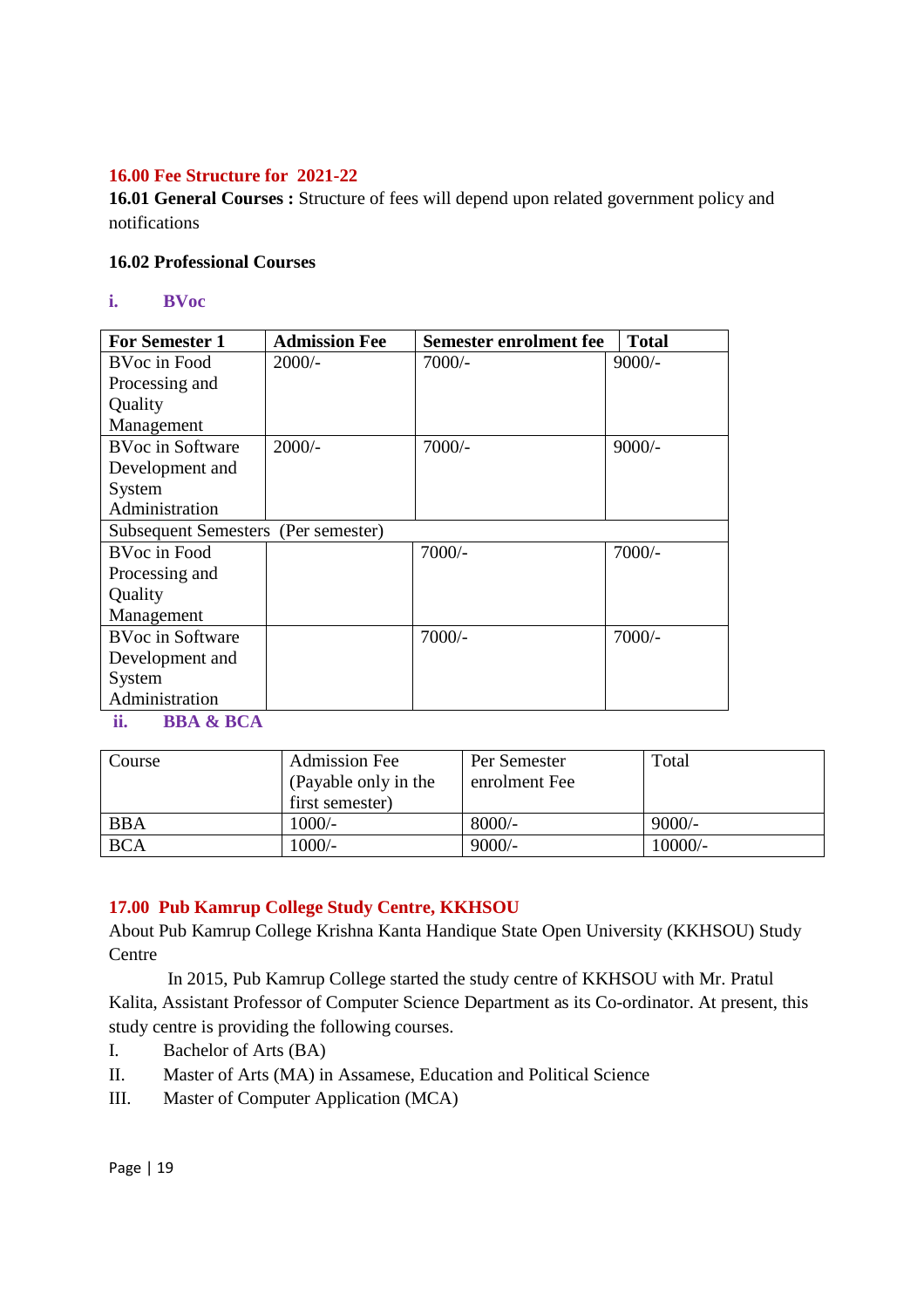IV. Master of Science in Information Technology (MSc. IT)

V. Post Graduate Diploma in Computer Application (PGDCA)

VI. Bachelor of Science (BSc-General) will be introduced shortly.

Interested learner can visit the website of KKHSOU namely www.kkhsou.in which serves as the single window of relevant information.

Contact person : Mr Pratul Kalita, MCA, Course Coordinator

### **18.00 GENERAL INFORMATION FOR STUDENTS**

### **18.01 Admission Procedure :**

- i. Application for Admission to the College should be made in Online Application Forms available on college website.
- ii. Admission is done strictly on merit basis, and is governed by the Admission rules of the College. The decision of the Principal in this regard is final.
- iii. Applicants will have to appear in person at the time of admission with original copies of Pass Certificate, Mark Sheet, Age Certificate, Character Certificate (from the Heads of the institution last attended), Caste Certificate (where necessary) and any other document notified from time to time.
- iv. No application will be accepted after the last date of submission.
- v. Reservation of seats will be entertained as per Govt.rules.
- vi. Extra Curricular (EC) quota will be maintained as per Govt. norms in all classes.

### **18.02 Administration**

 The Principal is the Administrative Head of the College. There is a Governing Body, constituted as per govt. rules for overall governance of the institution. Academic matters and examinations of HS classes are controlled by the Assam Higher Secondary Education Council.

### **18.03 General Instructions**

- i. Any form of ragging in the College premises is strictly prohibited, violation of which invites strong disciplinary actions. It is mandatory to submit an ANTI-RAGGING SELF DECLARATION in stipulated format within 15 days of admission.
- ii. Smoking and taking intoxicating drugs are strictly prohibited in the College campus.
- iii. Students must come in proper College Uniform.
- iv. Students must maintain decorum and foster high standard of discipline by words and deeds.
- v. Blowing vehicle horns in the College campus is strictly prohibited.
- vi. The College Identity Card issued to each student is to be brought to the College every day and the same is to be produced when asked for.
- vii. Students should go through the Notice Board at the time of entry & exit every day.
- viii. Terms and conditions embodied in the Prospectus are liable to be modified and revised whenever necessary.

Page | 20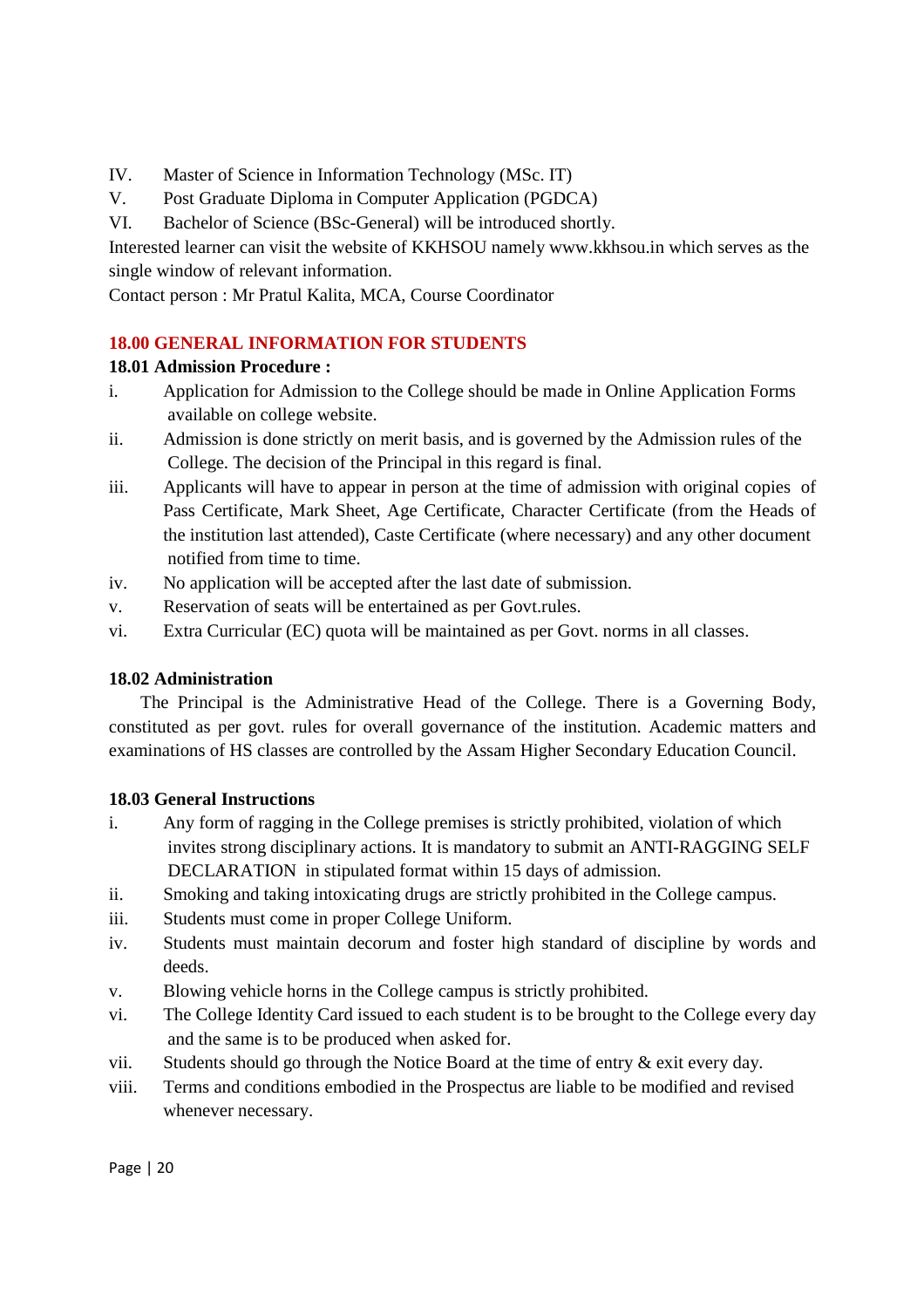- ix. Students are advised to open a savings bank account in their individual names in any nationalised bank of their convenience.
- x. For higher studies/ scholarship PRC is mandatory. Students are adviced to apply for the same to the concerned authority immediately after admission.
- xi. The students without fees clearance (admission fee and other dues) will not be allowed to participate in college students' union election and other extracurricular activities in the College.
- xii. The decision of the College Authority in any case of admission related dispute is final.

**18.04 College Hour :** The College hour is from 8 AM to 5 PM on all working days.

**18.05 Attendance :** Credit point assessed on the percentage of attendance in class is accounted in Internal Assessment.

There will provisions for leave of absence on specific grounds.

### **19.00 Other Facilities**

- i. The College provides Insurance benefit under GIS, LICI to the students as per Insurance Clauses for which each student is to pay Rs. 25/- ( Rs. 20/- to be deposited in the GIS, LICI; Rs. 5/- to be deposited in the Student Welfare Fund of the College) at the time of admission.
- ii. The College Canteen, funded by the PKC Teachers' Unit provides food and beverage at a nominal rate to the members of the College fraternity.
- iii. PKC Girls' Hostel with well-furnished, hygienic, modern and healthy academic ambience accomodates 86 boarders.The PKC office will furnish all the relevent and neccesary information regarding Rules & Regulations, Admission process and fee-structure of the Hostel.
- iv. A Boys Hostel with an intake capacity of 40 will be opened from this year.

### **20.00 UNIFORM**

 Attending classes in prescribed uniform is mandatory for all the students. Specifications of uniform of the College is as stated below :

General Course –

**i. Boys-** Navy blue trousers with sky blue shirt **ii. Girls-** Navy blue salwar with sky blue kurta.

**BVoc Course –** Light purple shirt with light gray troushers (Both boys & girls) \* Option for girls : Light gray salwar with light purple kurta

**Professional Course – Boys :** Black trousers, white shirt, black shoe & white sock Girls : Black trousers/ salwar, white shirt/ kurta, black push-on shoe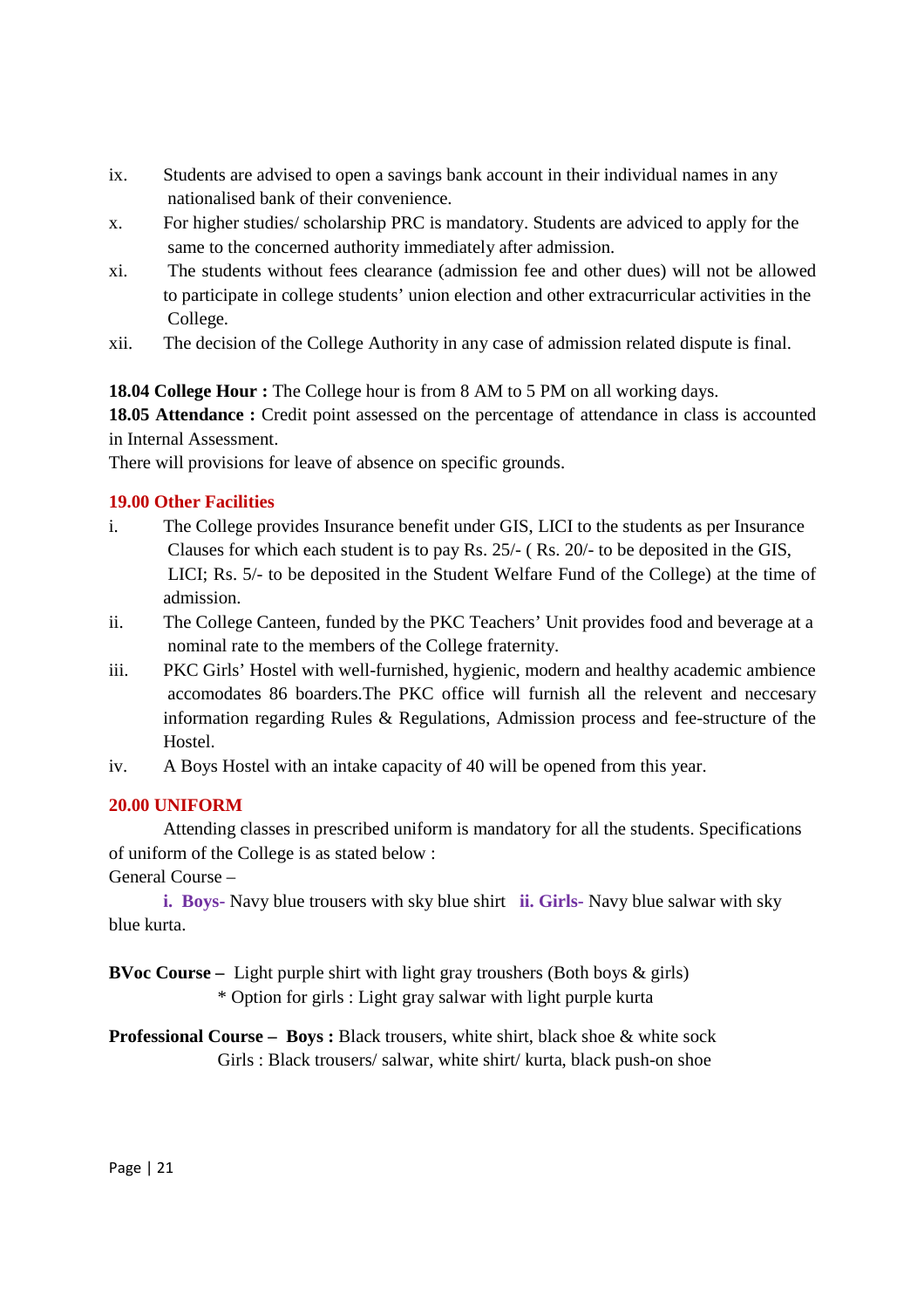#### **RAGGING FREE COLLEGE CAMPUS**

 Ragging is strictly prohibited inside the College campus. Ragging in any form will be treated as a criminal offence inviting strigent punishment under the UGC regulations No. F. 1- 16/2009(CPP-II) dated 21.10.2009 and DHE, Assam notification dtd. 29th July 2003.

**21.00 List of Employees 21.01 PRINCIPAL i/c**  Mr. Narayan Goswami, MA, B.Ed.

### **21.02 TEACHING STAFF (with specialisation/area of interest)**

### **ASSAMESE :**

- 1) Dr Barnali Deka, MA, PhD, PGDOL, B Muse, Assistant Professor, Language
- 2) Dr Dulumani Deka, MA, PhD, Dip in Arch, Assistant Professor & HoD, **Literature**
- 3) Dr Nayanmoni Baruah, MA, PhD, Praveen, PGCCCW, Assistant Professor, Comparative Literature
- 4) Mr Ajit Kalita, MA, Assistant Professor, Literature
- 5) Dr Dhiren Baro, MA, MPhil, PhD, Assistant Professor, Literature & Language

### **ECONOMICS :**

- 1) Mr Narayan Goswami, MA, BEd, Associate Professor, HoD & Vice Principal Econometrics, Mathematical Economics
- 2) Dr Khagen Das, MA, PhD, Assistant Professor, Econometrics, Mathematical Economics & Public Finance
- 3) Dr Pankaj Kumar Baro, MA, PhD, Assistant Professor, Banking and other Financial Institution
- 4) Hemphi Terangpi, MA, Assistant Professor

### **EDUCATION :**

- 1) Dr Babita Das, MA, M Phil, PhD, B Muse, Assistant Professor & HoD, Continuing Education
- 2) Gitali Kalita, MA, Assistant Professor
- 3) Abinash Neog, MA, Assistant Professor

### **ENGLISH :**

- 1) Dr Dipen Bezbaruah, MA, M Phil, PhD, Assistant Professor & HoD, Linguistics & American Literature
- 2) Mr Montu Saikia, MA, Assistant Professor, Linguistics & Literacy Criticism
- 3) Vipasha Bhardwaj, MA, Assistant Professtor, Indian Writing in English & American Literature

Page | 22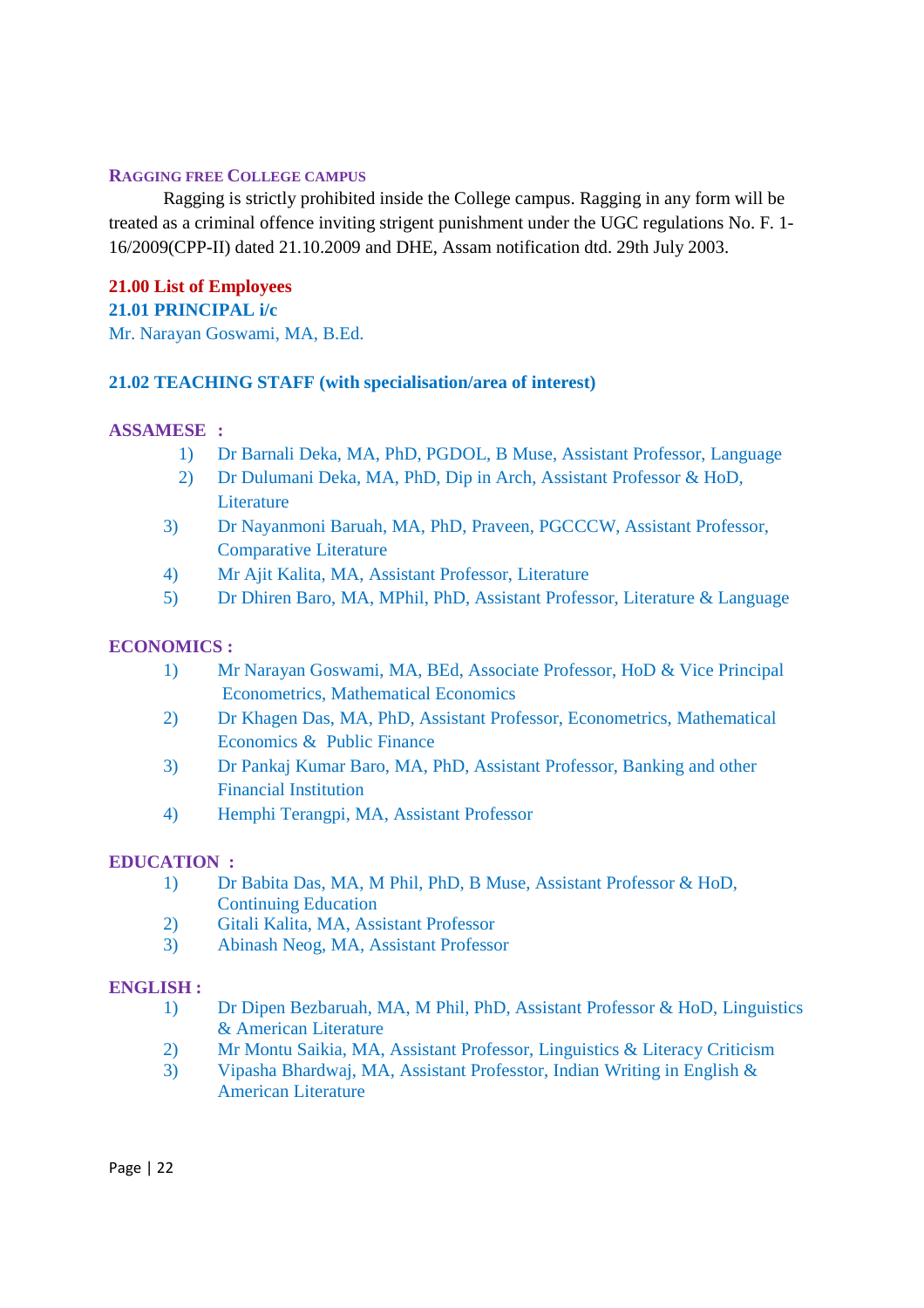### **GEOGRAPHY :**

- 1) Dr Harekrishna Haloi, MA, PhD, Associate Professor, Regional Planning
- 2) Mr Aditya Chandra Deka, MA, M Phil, Associate Professor, Population **Geography**
- 3) Mr Diganta Kumar Rabha, MA, Associate Professor & HoD, Cartography
- 4) Md Ayez Ali, MA, M Phil, Associate Professor, Agriculture Geography

### **HISTORY:**

- 1) Mr Nripendra Deka, MA, M Phil, Assistant Professor & HoD, Modern History, Black Belt 3rd Dan (Dragon Kung-fu)
- 2) Mr Imdad Ali Ahmed, MA, M Phil, Assistant Professor, Medieval History of India, Assam History, World History, Environmental History

### **PHILOSOPHY :**

- 1) Mr Hiteswar Kakati, MA, M Phil, Assistant Professor & HoD, Logic
- 2) Mrs Kalpana Bhagabati, MA, M Phil, Assistant Professor, Logic

### **POLITICAL SCIENCE :**

- 1) Mr Hali Ram Rajbangshi, MA, Associate Professor & HoD, Public Administration
- 2) Dr Dadul Dewri, MA, PhD, Assistant Professor, Public Administration, Modern Political Analysis
- 3) Mr Khanindra Das, MA, M Phil, Assistant Professor, Sociology, Ethnic **Movement**
- 4) Mrs Hemasri Devi, MA, BEd, M Phil, Assistant Professor, Women & Politics.

### **BOTANY :**

- 1) Mr Puspendra Kumar Sarma, MSc, Associate Professor & HoD, Cytogenetics
- 2) Mr Hirendra Sahariah, MSc Associate Professor, Physiology
- 3) Dr Paresh Ch. Kalita, MSc, Ph D, Associate Professor, Taxonomy
- 4) Dr Dipak Konwar, M Sc, BEd,Ph D, Assistant Professor, Microbiology

### **CHEMISTRY :**

- 1) Mr Kulendra Nath Sarma, MSc, Associate Professor & HoD, Organic Chemistry
- 2) Md Ikram Ali, MSc, Associate Professor, Physical Chemistry
- 3) Dr Gaurangi Gogoi, MSc, PhD, Assistant Professor

### **COMPUTER SCIENCE :**

- 1) Mr Pratul Kalita, MCA, MCJ, Assistant Professor & HoD, Programming, Web Technology
- 2) Dhanjit Das, M.Sc, Assistant Professor, Automata Theory, Software Engineering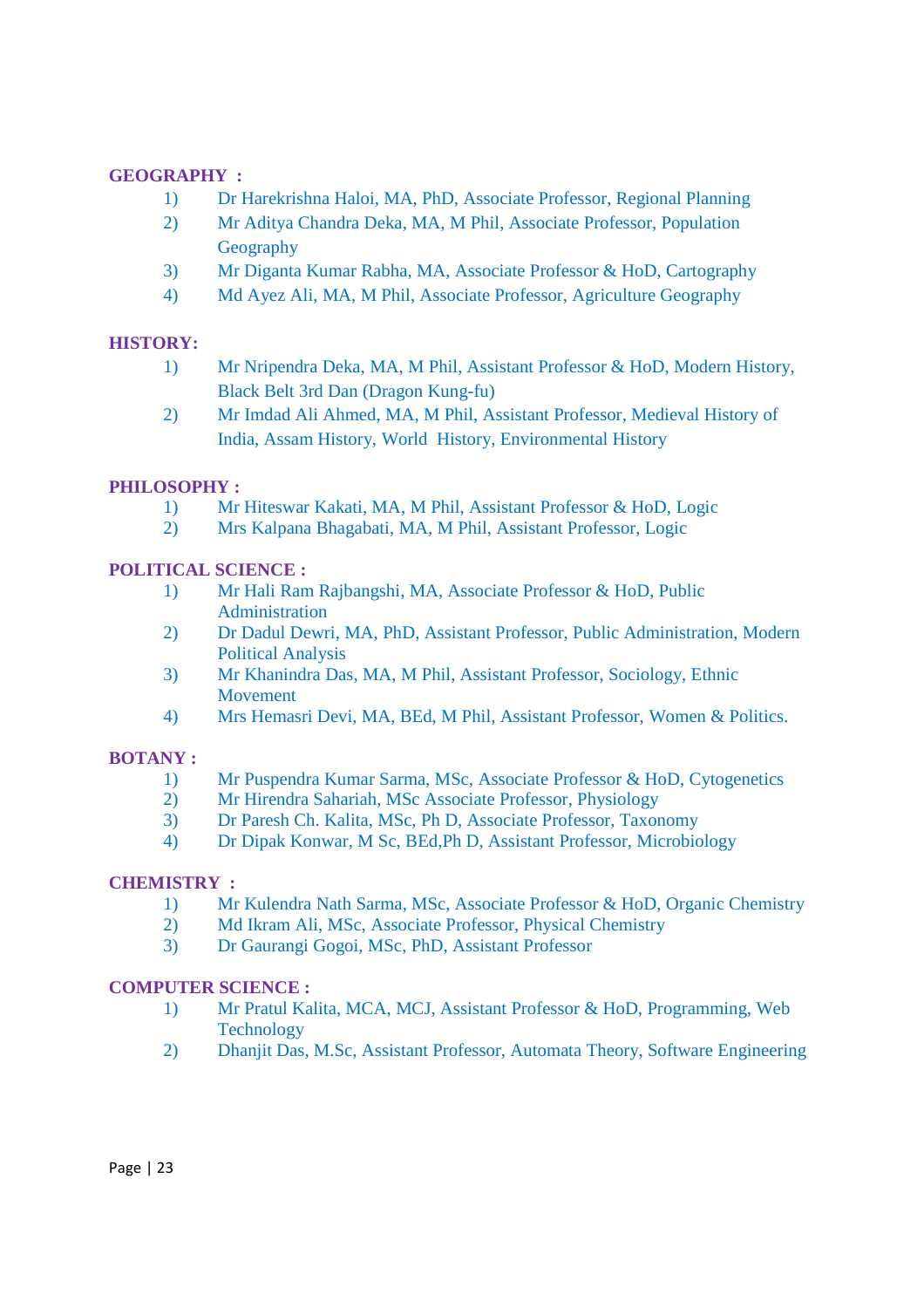### **MATHEMATICS :**

- 1) Mrs Rina Deka, MSc, Associate Professor & HoD, Pure Mathematics
- 2) Mr Mahananda Kumar Pathak, MSc, Associate Professor, Applied Mathematics
- 3) Dr Kalpana Misra, MSc, B.Ed., PhD Assistant Professor, Pure Mathematics

### **PHYSICS :**

- 1) Dr Chitralekha Talukdar, MSc, Ph D, PGDCA, BMuse, Associate Professor, Solid State Physics,Thermophysical Properties of Fibers
- 2) Dr Julie Saikia, MSc, PhD, Associate Professor & HoD, Nuclear Physics & Cosmic Radiation
- 3) Dr Navajyoti Choudhury, MSc, PhD, Associate Professor, Particle Physics, Nanotechnology

### **STATISTICS :**

- 1) Mrs Namita Kalita, MSc, Associate Professor & HoD, Demography
- 2) Dr Nilima Dutta, MSc, PhD, Assistant Professor, Operations Research
- 3) Vacant

### **ZOOLOGY :**

- 1) Mr Suresh Deka, MSc, Associate Professor, Entomology
- 2) Dr Kamal Sarma, MSc, PhD, Associate Professor, Fish & Fishery Biology, Parasitology, Ornamental Fish
- 3) Mr Lohit Chandra Deka, MSc, Associate Professor & HoD, Animal Ecology
- 4) Dr Manash Barthakur, MSc, PhD, DBT National Associate, Associate Professor, Cell Biology, Biotechnology, Medicinal Plant, Glia Cell Biochemistry

### **BIOPHYSICS:**

- 1) Dr Prantu Dutta, HoD & Assistant Professor, MSc, BEd, PhD, Organic Synthesis and Catalysis
- 2) Karishma Talukdar, MSc, Assistant Professor

### **FOOD PROCESSING AND QUALITY MANAGEMENT :**

- 1) Miss Manisha Medhi, MTech, HoD & Assistant Professor
- 2) Mr Jishnu Deka, MTech, Assistant Professor

### **SOFTWARE DEVELOPMENT AND SYSTEM ADMINISTRATION :**

- 1) Dr Arup Sarmah, MCA, HoD & Assistant Professor, Nonlinear System
- 2) Mr Rahul Lahkar, M.Tech, Assistant Professor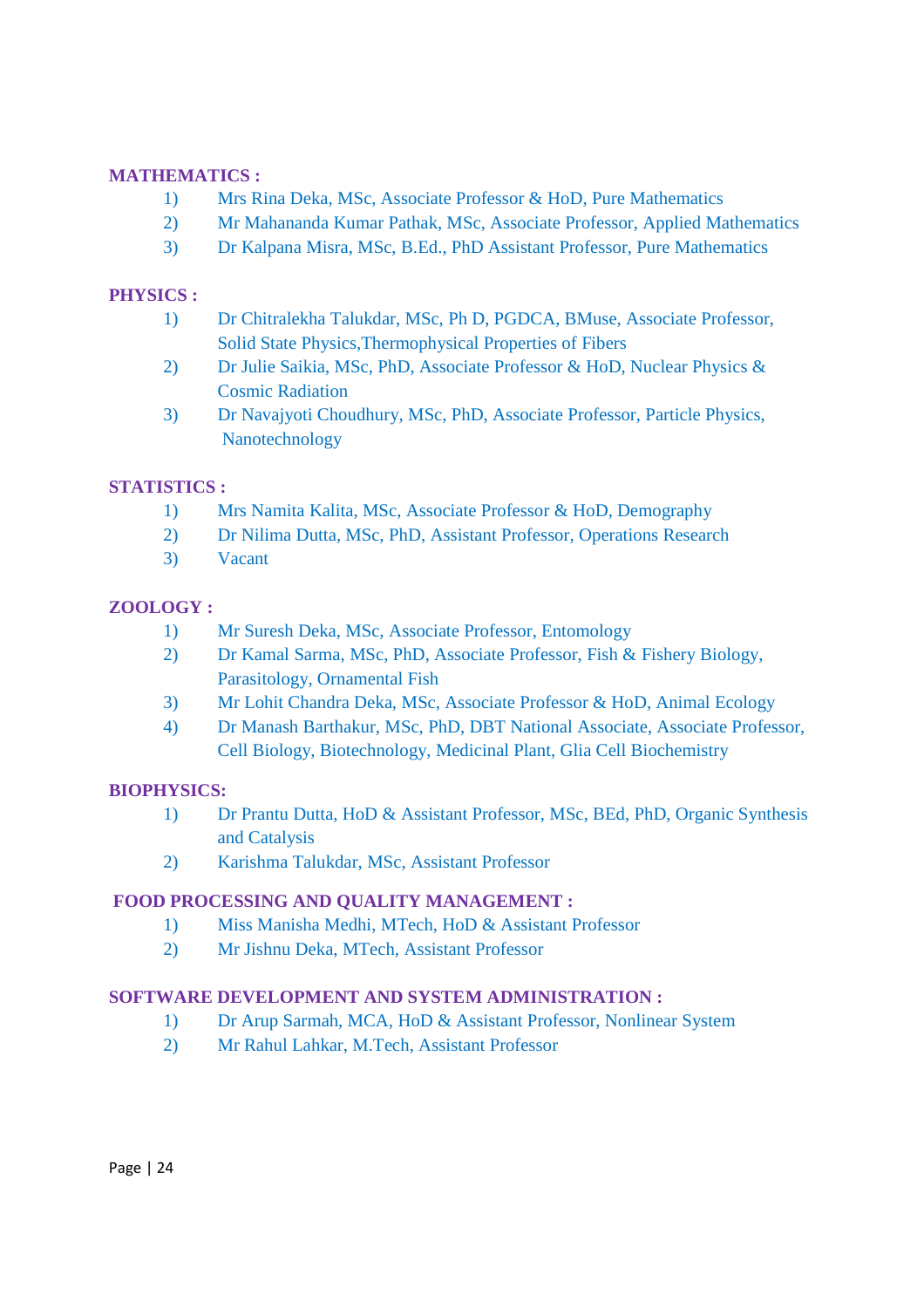### **21.03 Library Staff**

- 1) Dr Nirmal Ranjan Mazumdar, MLISc., PGDHRM, M.Phil., Ph.D, Librarian.
- 2) Mr Praneswar Das, Library Bearer
- 3) Mr Dhiren Sarma, Grade IV
- 4) Vacant
- 5) Miss Aparna Deka, MLISc. (Library Trainee)
- 6) Mr Prasanta Rajbongshi, Grade III (Contractual)
- 7) Mrs Babita Das Deka, Grade III (Contractual)

### **21.04 Office Staff**

- 1) Mr Madan Chandra Deka, B.A., UDA
- 2) Mr Nalini Kanta Deka, BA, LDA
- 3) Mr Dwijendra Nath Sarma, (under suspension)
- 4) Mr Krishna Kanta Boro, BA, LDA,
- 5) Mrs Jutika Mahanta, M.T.M., LDA
- 6) Jayanta Kakati, Grade IV
- 7) Jagadish Das, Grade IV

### **21.05 Dept. Bearers**

- 1) Mr Bhaben Das
- 2) Mr Pramod Chandra Kakati
- 3) Mr Amrit Kalita
- 4) Mr Jogeswar Das
- 5) Mr Tilak Chandra Kakati
- 6) Mr Ranju Deka
- 7) Mr Mukul Ali
- 8) Mr Lohit Kakati

### **21.06 OTHER CONTRACTUAL STAFF**

| Sl. No         | <b>Name</b>         | <b>Department</b> |
|----------------|---------------------|-------------------|
|                | Dwipen Mazumdar     | <b>BBA/BCA</b>    |
| $\overline{2}$ | Manabjyoti Gogoi    |                   |
| 3              | <b>Bandana Deka</b> |                   |
| $\overline{4}$ | Latika Deka         |                   |
| 5              | Kishan Kr. Gautam   | Grade III         |
| 6              | Dhanjit Sarma       | $Do-$             |
| $\overline{7}$ | Nipjyoti Deka       | Press Operator    |
| 8              | Jiten Deka          | Do-               |
| 9              | Hrishikesh Das      | Bearer            |
| 10             | Mridul Kalita       | Bearer            |